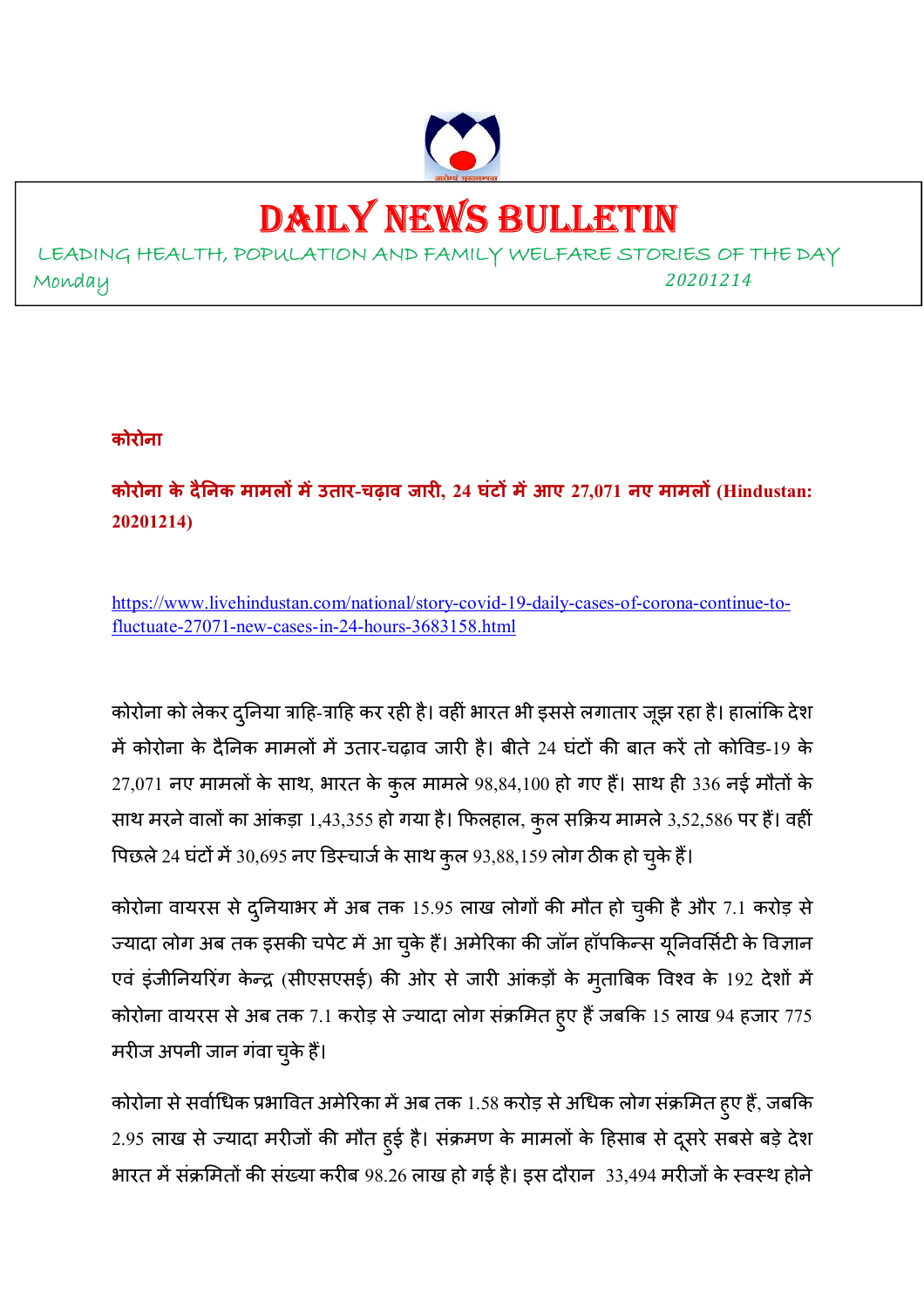के साथ कोरोनामुक्त होने वालों की संख्या 93.24 लाख से अधिक हो गई है। ने मामलों की तुलना में स्वस्थ होने वालों की संख्या अधिक रहने से सक्रिय मामले घटकर करीब 3.60 लाख रह गए हैं।

## **India's daily Covid-19 count drops to 27,071, active cases go down further (Hindustan Times: 20201214)**

https://www.hindustantimes.com/india-news/india-s-daily-covid-19-count-drops-to-27-071 active-cases-go-down-further/story-4MxdfVnf9p04kgwWeeaDIK.html

A major milestone was achieved on Sunday when the country reported more daily recoveries than the daily new cases during the past 24 hours. The recovery rate stands at 94.93 per cent.

A healthcare worker preserves swab samples collected to test for Covid-19 infection, at Udyog Nagar in New Delhi on Sunday.

The coronavirus disease (Covid-19) tally reached 9,884,100 on Monday after 27,071 new cases of the infection was recorded int he last 24 hours, according to Union health ministry.

The number of active cases went down to 3,52,586 and 93,88,159 patients have been cured or discharged.

The fatality count reached 1,43,355 after 336 new deaths were reported due to the infection, as per the health ministry's figures.

India infection tally crossed 9.8 million-mark on Sunday. But a major milestone was achieved when the country reported more daily recoveries than the daily new cases during the past 24 hours. The recovery rate stands at 94.93 per cent.

The active caseload has fallen to 3.62 per cent of the total cases, the health ministry said on Sunday.

It also said that India reported one of the lowest cases per million population in the world (158) in the last seven days on Sunday; much lower than many other countries of the Western Hemisphere.

Meanwhile, the total number of people who have lost their lives to the viral infection in Delhi crossed the 10,000 mark - becoming only the fourth state in the country to do so.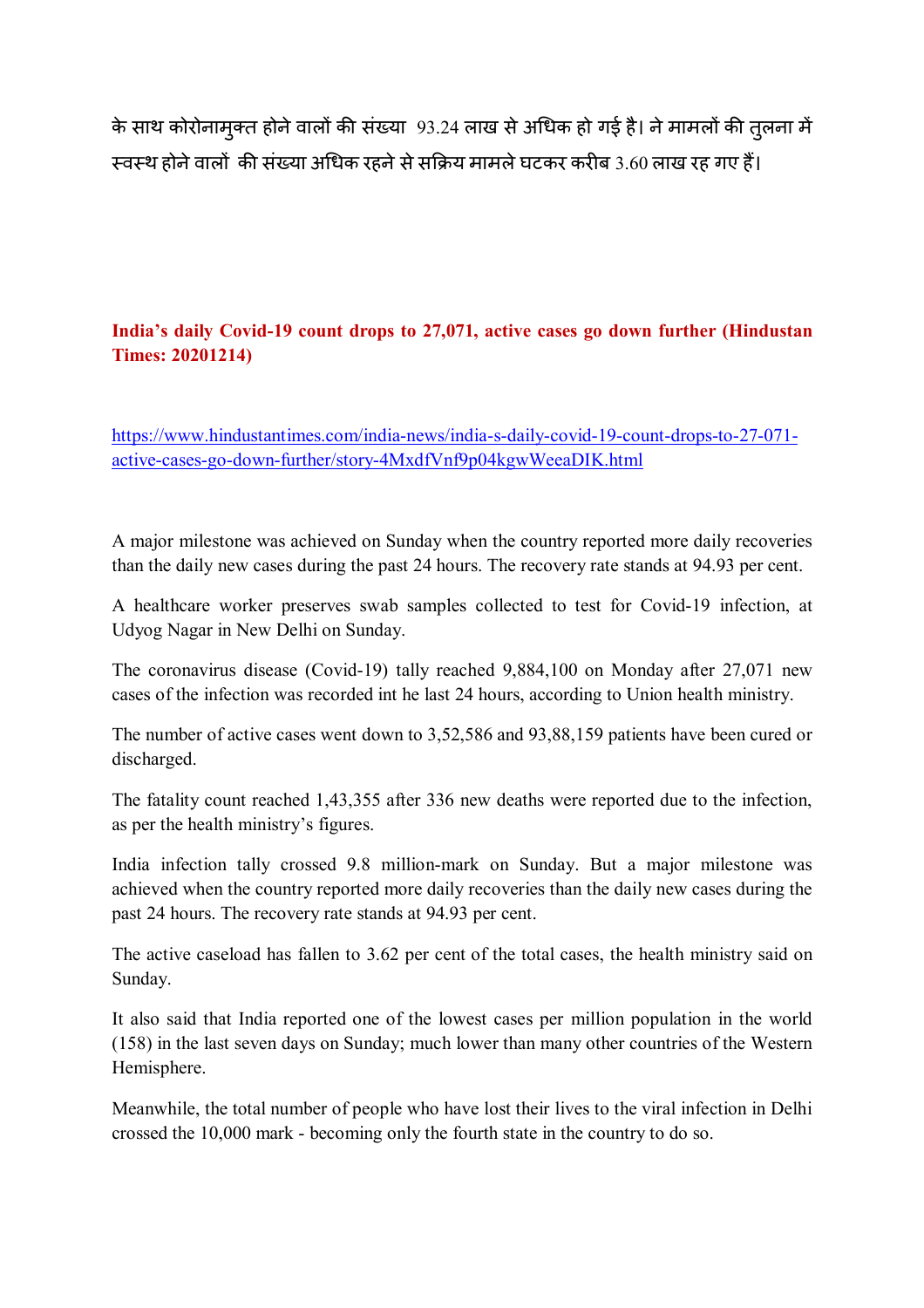As of Sunday, the infection has killed a total of 10,014 people from the 607,454 people infected so far, according to government health bulletin.

The grim landmark, however, comes at the time when the outbreak in the city appears to be under control for the third time. Sunday's new deaths were the lowest single-day fatalities reported in Delhi in 45 days, or since October 29, when 27 new deaths were reported.

The Indian Council of Medical Research (ICMR), meanwhile, said on Monday that a total of 15,45,66,990 samples have been tested for Covid-19 up to December 13. Of these, 8,55,157 samples were tested on Sunday.

# **वैा नक नेखोज नकाला जवाब, आखर य कोरोना वायरस कुछ लोग पर होता हैजानलेवा सा'बत (Hindustan: 20201214)**

https://www.livehindustan.com/lifestyle/story-covid-19-scientists-get-successful-to-find-theanswer-why-corona-virus-is-fatal-on-some-people-3681221.html

शरीर में मौजूद पांच तरह के जीन के कारण कोरोना संक्रमण ज्यादा घातक होता है। ब्रिटेन के एडिनबर्ग विश्वविदयालय के शोधकर्ताओं ने मरीजों के डीएन का अध्ययन करके इस बात का पता लगाया है।

इस अध्ययन से इस बात की ग्*त्थी आंशिक रूप से स्*लझ गई है कि आखिर क्यों कोरोना वायरस कुछ लोगों पर जानलेवा साबित होता है जबकि कई मरीज आसानी से ठीक हो जाते हैं।

एडिनबर्ग विश्वविद्यालय के शैक्षणिक सलाहकार व शोधकर्ता केनेथ बाल्ली का कहना है कि शरीर में पांच जीन की मौजूदगी के कारण कुछ लोगों पर कोरोना का असर जानलेवा होता है, जबकि कई लोगों पर संक्रमण का असर नहीं होता।

ये जीन टीवाईके2, सीसीआर2, ओएएस1, आईएफएनएआर2 और डीपीपी9 हैं। यह अध्ययन करने के लिए शोधकर्ताओं ने ब्रिटेन के 208 आईसीयू यूनिट में भर्ती रहे 2700 मरीजों के डीएनए डाटा का विश्लेषण किया। साथ ही, इन मरीजों के डाटा की तुलना ब्रिटेन के अन्य एक लाख लोगों से की।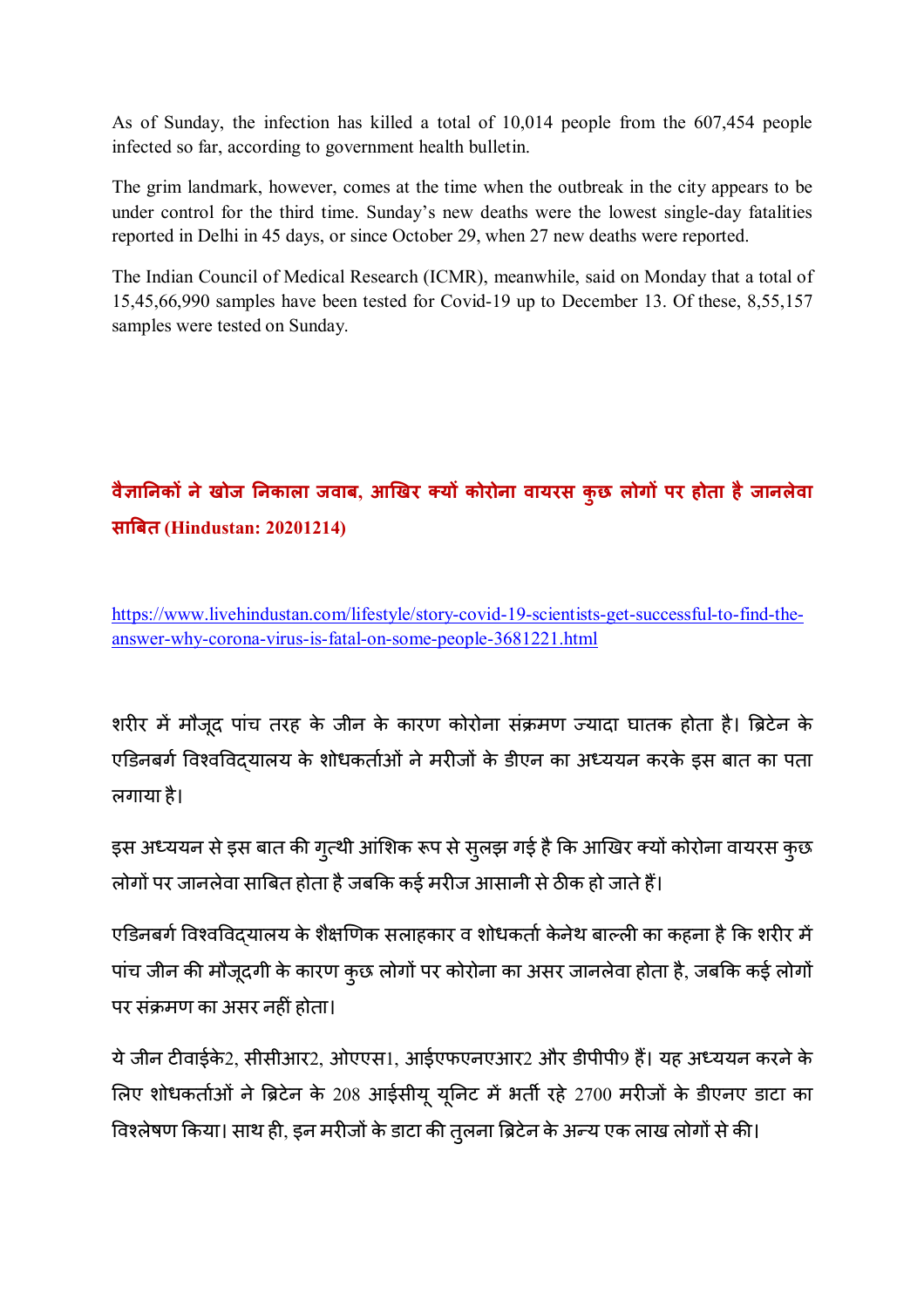वैज्ञानिकों ने पाया कि पांच तरह के जीन के कारण शरीर में दो प्रकार के असर होते हैं। पहला असर एंटीवायरल इम्युनिटी और दुसरा असर लंग इंफ्लेमेशन से जुड़ा है।

शोधकर्ताओं ने जिन 2700 मरीजों पर अध्ययन किया, उनमें से 22 फीसदी मरीजों की मौत हो गई। इन मरीजों में सांस न ले पाने की समस्या थी, जिसके कारण उन्हें वेंटिलेटर दिया गया था।

शोध के मायने: प्रतिष्ठित नेचर पत्रिका में प्रकाशित हुए इस अध्ययन के जरिए वैज्ञानिक पहले से उपलब्ध दवाओं का नैदानिक परीक्षण करके एंटीवायरल इम्युनिटी और लंग इंफ्लेमेशन को लक्षित करते हुए कोरोना संक्रमण की दवा बना सकते हैं।

## **Coronavirus in donated eye tissue, researchers raise concern over transmission during transplantation (The Indian Express: 20201214)**

https://indianexpress.com/article/explained/coronavirus-in-donated-eye-tissue-researchersraise-concern-over-transmission-during-transplantation-7103540/

It has been found the novel coronavirus can infiltrate corneal tissue (the outer layer of the eye) that could be used for transplantation, raising concerns that the disease could be transmitted to a healthy recipient.

Covid-19 can reach and affect the eyes, two new studies have found. One study, in the US, has reported the discovery of the novel coronavirus in conjunctival swabs and tears of infected patients, raising concerns that the infection could be transmitted during eye transplantation. In the UK, researchers have reported sore eyes as a symptom of Covid-19. The two studies are independent of each other.

Virus in eye tissue

The US study, published in 'The Ocular Surface', analysed the prevalence of the virus in human postmortem ocular tissues. It found that the virus can infiltrate corneal tissue (the outer layer of the eye) that could be used for transplantation, raising concerns that the disease could be transmitted to a healthy recipient. In fact, the research looked at 132 ocular tissues from 33 donors that were intended for surgery in several US states. Among the donors, 13% were positive for Covid-19, determined later.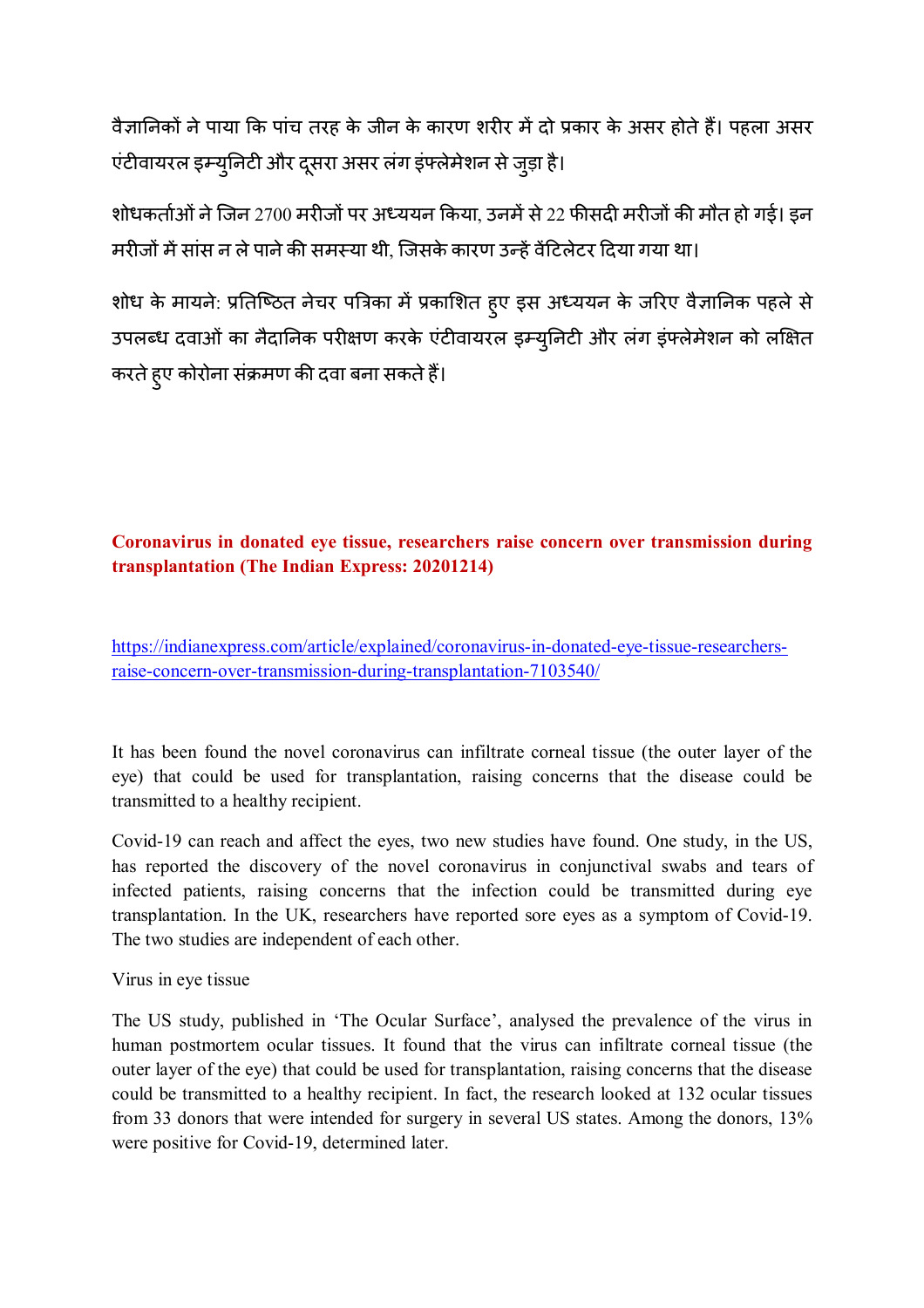Covid-19 patients hold much of the virus in the upper respiratory tract. The researchers suggest that there is a strong possibility that the virus could contaminate the outer layers of the eye via respiratory droplets after coughing, sneezing or hand-to-eye contact.

About the possibility of transmission via transplantation, lead researcher Shahzad Mian said in a statement: "There's no evidence to suggest Covid-19 can be transmitted from a corneal transplant, but our data assures us that a screening process to determine who's positive for the virus and who isn't is important to make sure we do everything in case there is a potential risk of transmission.

The findings show that before transplantation, it is important to carry out postmortem nasopharyngeal swab testing for detecting Covid-19.

Sore eyes as symptom

The UK study, published in the journal 'BMJ Open Ophthalmology', was conducted by researchers at Anglia Ruskin University. It found that sore eyes can be a symptom of Covid-19.

The researchers asked Covid-19 patients to complete a questionnaire about their symptoms, and how those compared to before they tested positive. Sore eyes was found to be significantly more common when the participants had Covid-19  $-$  16% reported it as a Covid-19 symptom, while just 5% reported having had the condition beforehand.

Of the 83 respondents, 81% reported eye issues within two weeks of other Covid-19 symptoms. Of those, 80% reported their eye problems lasted less than two weeks.

Lead author Shahina Pardhan said in a statement released by Anglia Ruskin University: "While it is important that ocular symptoms are included in the list of possible Covid-19 symptoms, we argue that sore eyes should replace 'conjunctivitis' as it is important to differentiate from symptoms of other types of infections… This study is important because it helps us understand more about how Covid-19 can infect the conjunctiva and how this then allows the virus to spread through the body."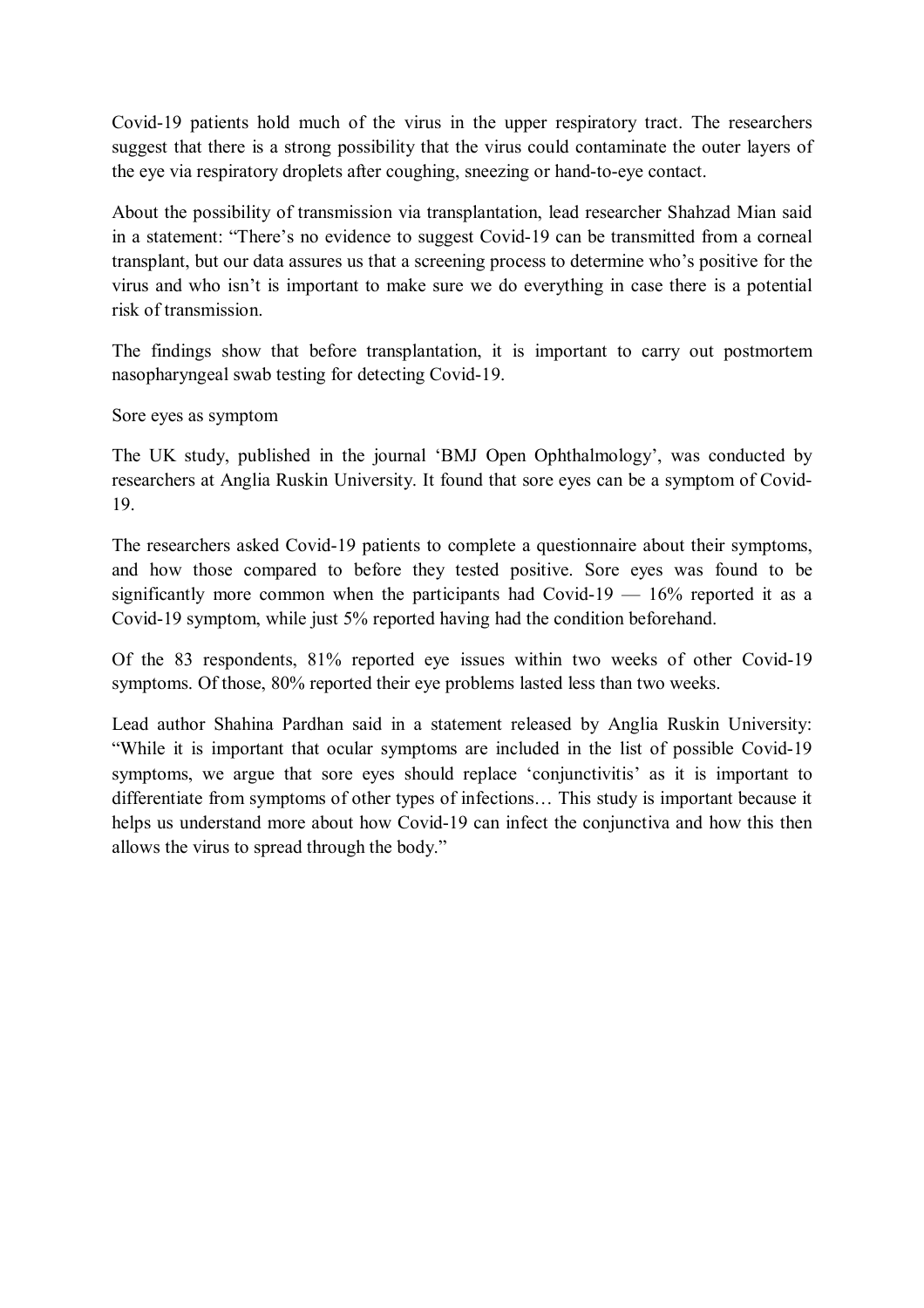## **हाई )लड +ेशर**

# **हाई )लड +ेशर के मरज भूलकर भी डाइट मशा1मल न करये 5 फू3स, तुरंत श4ु कर दपरहेज (Hindustan: 20201214)**

https://www.livehindustan.com/lifestyle/story-high-blood-pressure-diet-start-avoiding-these-5-foods-if-you-have-high-blood-pressure-foods-and-drinks-to-avoid-if-you-havehypertension-diet-for-managing-high-blood-pressure-3681306.html

आज युवा हो या कोई बुजुर्ग हर तीसरा व्यक्ति हाई ब्लड प्रेशर के रोग से परेशान है। अगर आप भी इस रोग को कंट्रोल रखने के लिए दवाईयां खा-खाकर तंग आ चुके हैं तो अपनी डाइट पर थोड़ा ध्यान जरूर दें। आइए जानते हैं ऐसी 5 चीजों के बारे में जो बढ़ा सकती हैं हाई ब्लड प्रेशर के मरीजों की मुश्किलें, जिनका सेवन उच्च रक्तचाप के मरीजों को भूलकर भी नहीं करना चाहिए।

नमक-

हाई ब्लड प्रेशर के मरीजों के लिए नमक का अधिक सेवन उच्च रक्तचाप और हृदय रोग का कारण बन सकता है। यह रक्त में द्रव संतुलन को प्रभावित कर सकता है, जिससे हाई ब्लड प्रेशर की समस्या हो सकती है। यही वजह है कि हाई ब्लड प्रेशर के रोगियों को भोजन में नमक कम खाने की सलाह दी जाती है।

अचार-

भोजन को संरक्षित करने के लिए नमक की आवश्यकता होती है। नमक भोजन को जल्दी सड़ने से बचाकर उसे लंबे समय तक खाने योग्य बनाए रखता है। सब्जियां, कैनिंग और तरल पदार्थों को संरक्षित के लिए नमक बेहद जरूरी होता है। लेकिन नमक वाली सरंक्षित चीजों का सेवन हाई ब्लड प्रेशर के रोगियों के लिए परेशानी का सबब बन सकता है।

कॉफ)-

हाई ब्लड प्रेशर के रोगियों को चाय या कॉफी का सेवन कम करना चाहिए। इन पेय पदार्थों में कैफीन की मात्रा अधिक होती है, जो ब्लड प्रेशर के रोगियों की समस्या को और बढ़ा सकती है।

डिब्बाबंद सूप-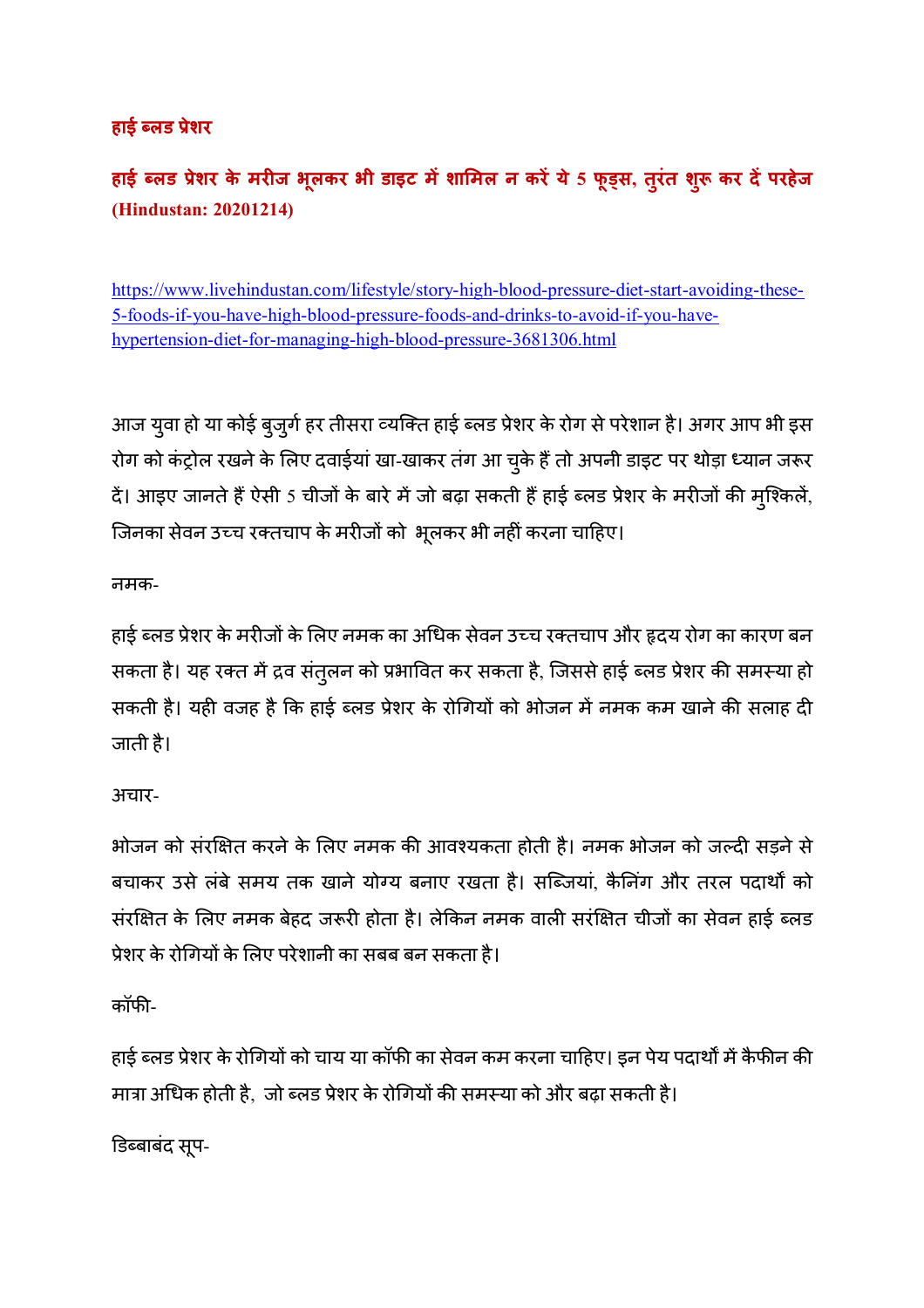डिब्बाबंद सूप में सोडियम की उच्च मात्रा होती है। डिब्बाबंद और पैक किए गए स्टॉक में सोडियम की मात्रा अधिक होने से वो आपके रक्तचाप को बढ़ा सकते हैं। टमाटर सूप का एक कैन सोडियम का स्रोत हो सकता है।

मसालेदार खाना -

यूं तो अधिक मिर्च मसाले वाले भोजन का सेवन करना किसी के लिए भी सेहतमंद नहीं होता है। लेकिन ब्लड प्रेशर के मरीजों को तो खासतौर पर ऐसा भोजन करने से बचना चाहिए। मसालेदार भोजन का सेवन उनकी परेशानी और ब्लडप्रेशर को और बढा सकता है।

## **कोरोना वायरस का टका**

## **सबको टका लगानेक5 चुनौती (Hindustan: 20201214)**

https://www.livehindustan.com/blog/story-hindustan-opinion-column-11-december-2020- 3677285.html

नए कोरोना वायरस (सार्स-कोव-2) से बचाव का टीका कितना कारगर होगा और टीकाकरण अभियान किस रूप में आगे बढेगा, इसको लेकर भ्रम की स्थिति बनी हुई है। इसकी एक बड़ी वजह यह है कि आधिकारिक स्रोतों, शिक्षाविदों और 'अपुष्ट' रास्तों से हम तक पहुंच रही सूचनाओं में अंतर है। टीकाकरण अभियान की रूपरेखा और इसके सफल संचालन की समय-सीमा को लेकर भी अलग-अलग खबरें आ रही हैं।

प्रेस विज्ञप्तियां बताती हैं कि वैक्सीन अच्छा काम कर रही हैं। 2 दिसंबर को ब्रिटेन में दवाओं व स्वास्थ्य सेवा उत्पादों की निगरानी करने वाली राष्ट्रीय एजेंसी 'एमएचआरए' ने तीसरे चरण के परीक्षण के आधार पर फाइजर और बायोएनटेक की एमआरएनए-आधारित कोरोना वैक्सीन को अपने यहां अस्थाई तौर पर इस्तेमाल की मंजूरी दे दी। इस तरह, वह दुनिया की पहली नियामक संस्था बन गई, जिसने ऐसी मंजूरी दी है। बीते 7 दिसंबर को ब्रिटिश सरकार ने टीकाकरण की शुरुआत भी कर दी। उधर, एस्ट्राजेनेका-ऑक्सफोर्ड यूनिवर्सिटी दवारा तैयार हो रहे टीके ने भी, जो कि चिम्पांजी से लिए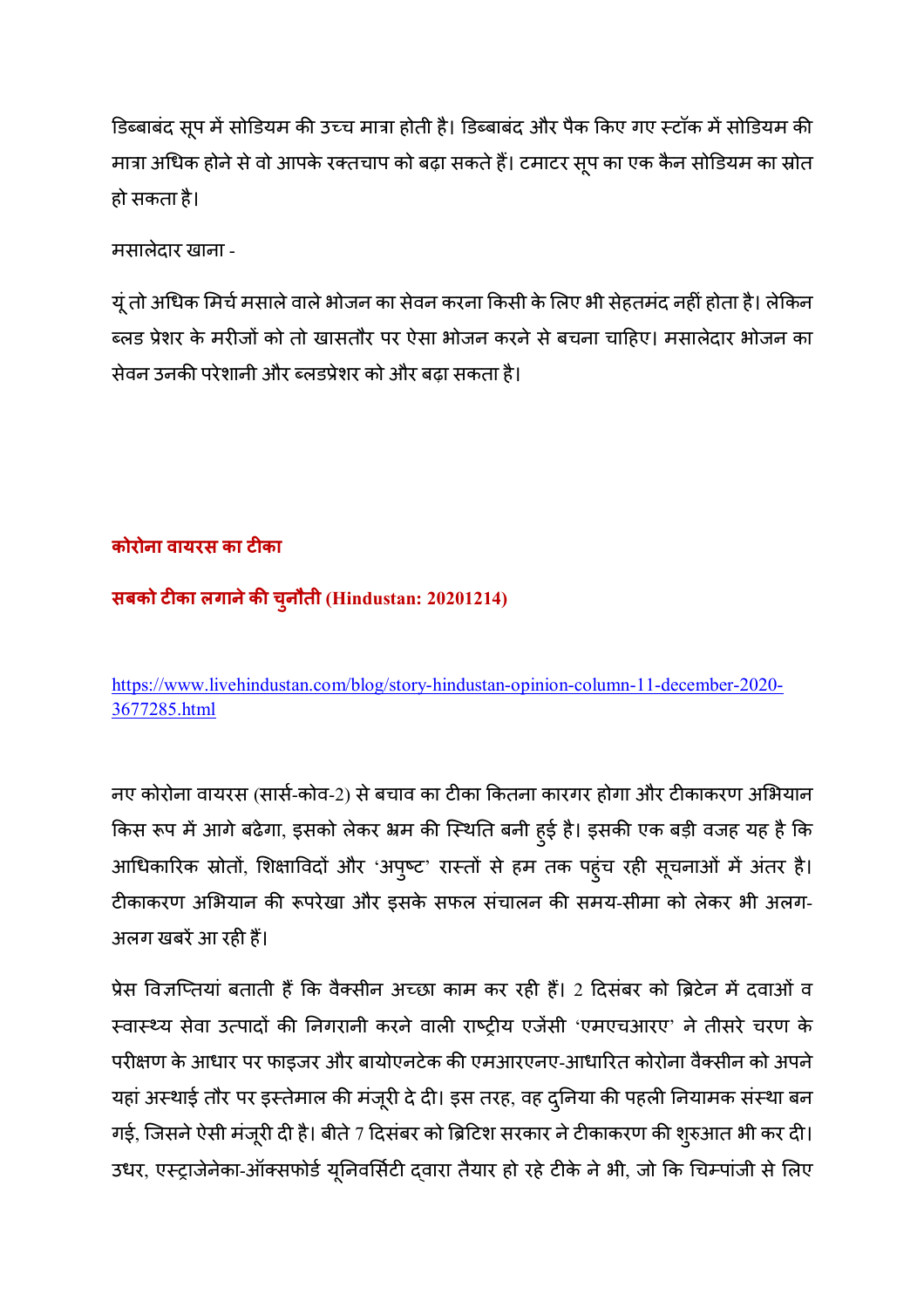गए वायरस के आधार पर बना है, परीक्षणों में विश्व स्वास्थ्य संगठन दवारा निर्धारित कम से कम 50 फीसदी प्रभावशाली होने संबंधी बेंचमार्क से बेहतर नतीजा दिखाया है। इससे यह धारणा मजबूत हुई है कि सार्स-कोव-2 के स्पाइक प्रोटीन के आधार पर तैयार टीके कारगर होंगे।

भारत में फाइजर ने 'न्यू ड्रग्स ऐंड क्लिनिकल ट्रायल रूल्स, 2019' के प्रावधानों के तहत टीके के तुरंत इस्तेमाल को लेकर केंद्रीय औषधि मानक नियंत्रण संगठन (सीडीएसडीओ) के पास अर्जी दी है। अगर फाइजर को स्वीकृति मिल भी जाती है, तब भी इसकी संभावना कम है कि यह वैक्सीन व्यापक रूप से इस्तेमाल की जा सकेगी। ऐसा इसलिए, क्योंकि इस वैक्सीन को माइनस 70 डिग्री सेल्सियस पर रखने की जरूरत होगी। आधुनिक टीके के भंडारण के लिए जरूरी माइनस 20 डिग्री की सीमित क्षमता को देखते हुए संभावना इस बात की ज्यादा है कि भारत के राष्ट्रीय टीकाकरण अभियान में, और अन्य निम्न व मध्यम आय वाले देशों में भी, उन टीकों के विकल्प को चुना जाएगा, जिनको व्यापक रूप से उपलब्ध सुविधाओं के सहारे ही स्टोर किया जा सके। इसका साफ मतलब है कि अमूमन दो से आठ डिग्री सेल्सियस पर जिस टीके को रखा जा सकेगा, उसी का इस्तेमाल होगा।

यदि टीकाकरण कार्यक्रमों में उपयोग न किए जाने वाले टीकों को भी अपने यहां सीमित या पूर्ण मंजूरी दी जाती है, तो यह मंजूरी टीका खरीदने में समर्थ लोगों और उन नागरिकों के बीच एक विभेद पैदा कर देगी, जो टीकाकरण के लिए सरकार के भरोसे रहेंगे। हालांकि, कई टीकों को लेकर अपने यहां यही स्थिति है। लिहाजा तस्वीर साफ करने के लिए निजी क्षेत्र की भूमिका व टीके की पहुंच को लेकर पारदर्शी चर्चा लाजिमी है।

.<br>उत्पादन-क्षमता को लेकर भी आंकडे अलग-अलग हैं, लेकिन बीते मार्च और जून माह के बीच 'द कॉलिशन फॉर एपिडेमिक प्रीपयर्डनेस इनोवेशन ऐंड पार्टनर्स' दवारा 113 निर्माताओं पर किए गए सर्वे बताते हैं कि 2021 के अंत तक वैश्विक तौर पर दो से चार अरब टीके तैयार हो सकते हैं। मगर, हाल के .<br>एक आंकडे से उम्मीद ज्यादा बढ़ती है। दरअसल, 'ड्यूक ग्लोबल हेल्थ इनोवेशन सेंटर' ने कहा है कि नौ अरब से अधिक टीके खरीदने को लेकर चर्चाएं तेज हैं और अकेले भारत ने 1.6 अरब टीके को लेकर प्रतिबद्धता दिखाई है।

यदि मान लें कि यह आंकड़ा सही है और 2021 के अंत तक अपने यहां 1.6 अरब टीके पहुंच जाएंगे, तब भी जरूरतमंदों तक इन टीकों को पहुंचाने की अपनी चुनौतियां हैं। विश्व स्वास्थ्य संगठन टीकाकरण के लिए जरूरी आपूर्ति-शृंखला के प्रबंधन के छह 'राइट्स' की वकालत करता है- राइट प्रोडक्ट (सही उत्पाद), राइट क्वांटिटी (सही मात्रा), राइट कंडिशन (सही स्थिति), राइट प्लेस (सही जगह), राइट टाइम (सही वक्त) और राइट कॉस्ट (सही कीमत), यानी सही वैक्सीन, उसकी सही मात्रा, उसका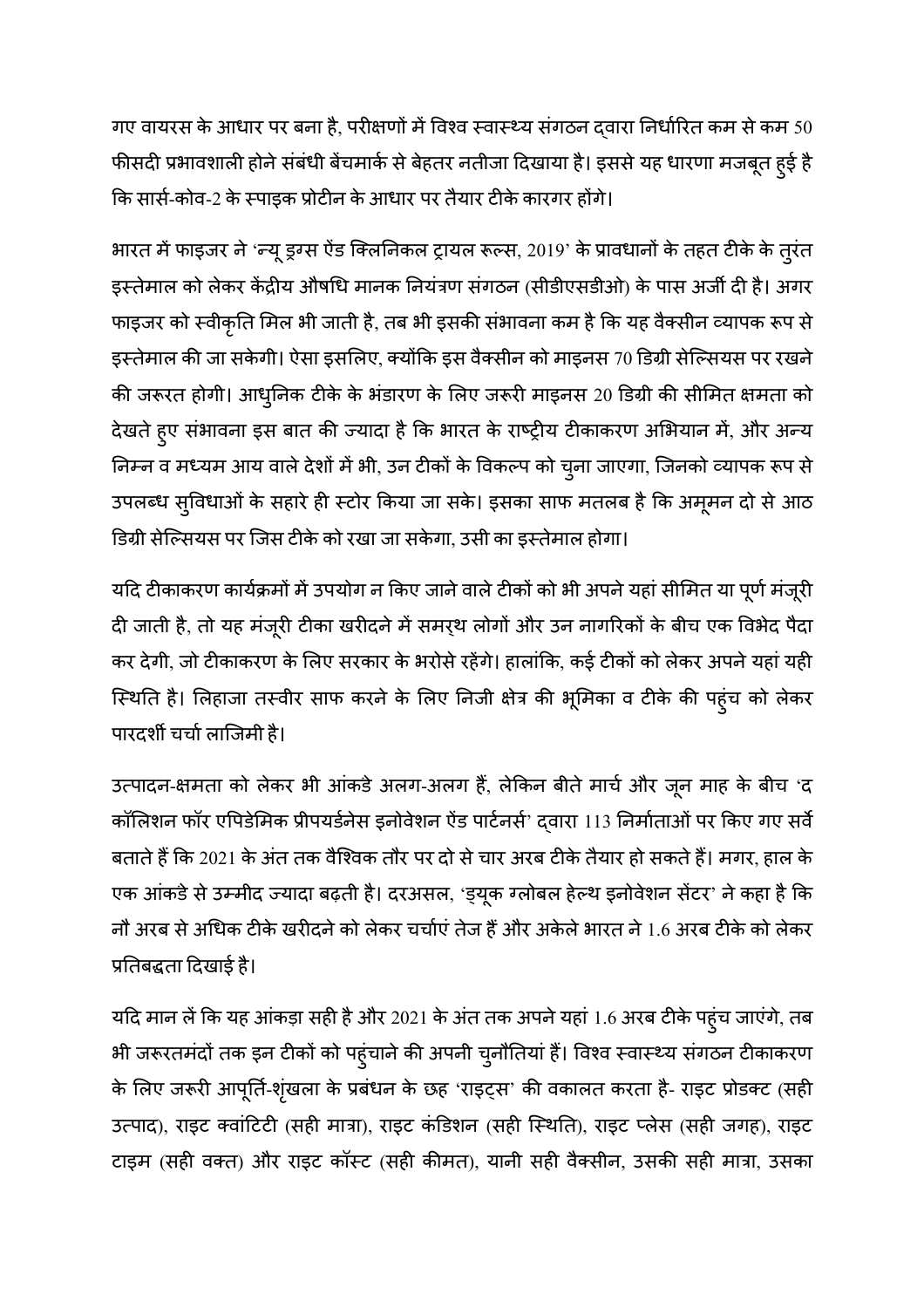परिवहन, भंडारण, वितरण, टीकाकरण आदि सभी में संतुलन की दरकार होती है। लिहाजा, रेफ्रिजरेटेड गाड़ियों की उपलब्धता, परिवहन की सुरक्षा, टीके की चोरी और नकली उत्पादों की मिलावट रोकने जैसे कई मोर्चों पर भी हमें तैयारी रखनी होगी।

भंडारण और आपूर्ति की जटिलता के साथ-साथ हमें वैक्सीनेटर्स (टीका लगाने वाले) को प्रशिक्षित करने, टीकाकरण के लिए अतिरिक्त आपूर्ति करने, टीकाकरण सत्रों की तैयारी करने और कचरा निपटान के लिए भी एक अलग सिस्टम बनाना होगा। और इन सबसे पहले हमें उन लोगों की पहचान के तरीके विकसित करने पड़ेंगे और हर उस शख्स की पहचान करनी होगी, जिन्हें इस वैक्सीन की जरूरत है।

अपने यहां गर्भवती महिलाओं के लिए टेटनस/ डिप्थीरिया टीकाकरण को छोड़ दें, तो वयस्क लोगों के लिए कोई टीकाकरण कार्यक्रम नहीं चल रहा। इसलिए, जिन प्राथमिकता सूचियों की घोषणा की गई है, उनमें सभी प्राथमिकता समूहों की पहचान करना और उन तक पहुंचना खासा कठिन होगा। तमाम राज्यों को सरकारी और निजी स्वास्थ्यकर्मियों की सूची बनाने के लिए कहा गया है, जो संभव है और यह बनाई भी जा रही है। मगर, स्वास्थ्यकर्मियों और अनिवार्य सेवाओं में लगे लोगों के अलावा, बुजुर्गों और सह-रुग्णता (दूसरी बीमारियों से पीड़ित) वाले मरीजों की पहचान करना मुश्किल भरा काम है। इसमें झूठे दस्तावेजों के आधार पर टीके लेने और अन्य धोखाधड़ी की आशंका होगी।

प्रवासियों और शरणार्थियों की भी चिंता करनी होगी, क्योंकि निवास प्रमाण-पत्र के अभाव में वे टीकाकरण से बाहर रह सकते हैं। इतना ही नहीं, टीके की तयशुदा दो-खुराक सब तक पहुंचाना भी एक चुनौती होगी, खासकर कमजोर आबादी के लिए, क्योंकि शिशु टीकाकरण में हम इस चुनौती से जूझ रहे हैं। वयस्क टीकाकरण में ऐसा होने की आशंका ज्यादा है।

बेशक सभी समस्याओं का पूर्वानुमान नहीं लगाया जा सकता, लेकिन हमारे पास टीकाकरण को मजबूत करने और उसके संचालन का अन्3भव है, खासतौर से पिछले एक दशक में हमने ऐसी सफलता पाई है। लिहाजा, जहां सरकार इस अन्अव का इस्तेमाल टीका, उसकी आपूर्ति और उसके परिवहन की योजनाएं बनाने में कर रही है, वहीं योजनाओं को साझा करना और विभिन्न एजेंसियों के साथ तालमेल भी जरूरी है, क्योंकि इस वृहद काम में हम सभी के हित जुड़े हुए हैं।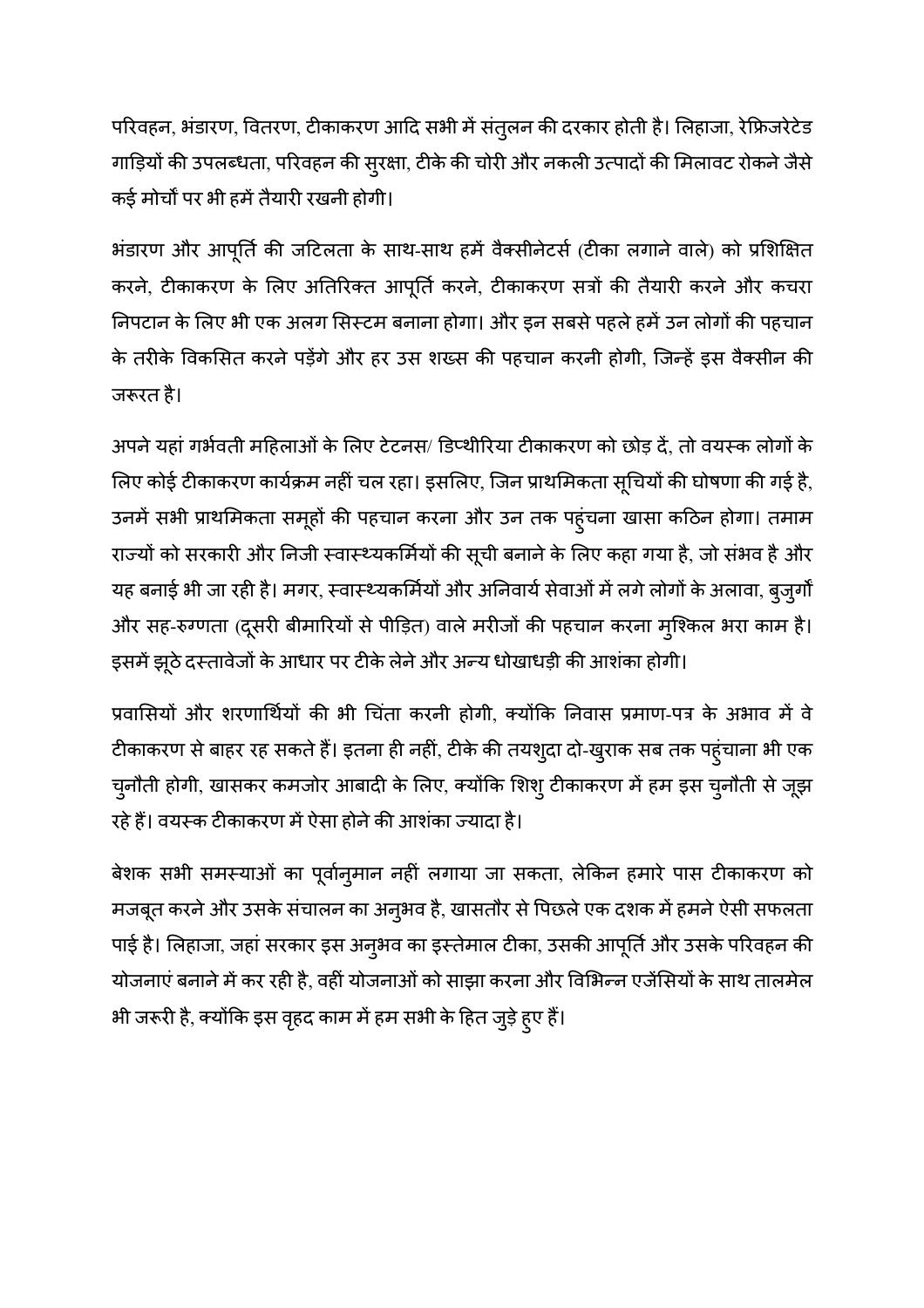## **देश क5 सबसे7यादा आबाद वालेरा7य यूपी पर सबक5 ह
गी नगाह (Dainik Jagran: 20201214)**

https://www.jagran.com/uttar-pradesh/lucknow-city-preparation-for-vaccine-has-beencompleted-in-uttar-pradesh-jagran-special-21164661.html

## वैक्सीन लगने के बाद भी मास्क पहनने की आदत न छोड़ें।

जिलों में कोरोना वैक्सीन पहुंचाने के लिए 18 और गाड़ियां खरीदी गई हैं। हम कोरोना वैक्सीन को सुरक्षित ढंग से रखने और उसे आम लोगों को लगाने के लिए जो भी जरूरी संसाधन हैं उसे जुटा चुके हैं। 15 दिसंबर तक तैयारियां पूरी हो जाएंगी।

लखनऊ, डॉ राकेश दुबे। कोरोना काल की दुखद यादों के बीच वैक्सीन के आने का सुखद समाचार किसी वरदान से कम नहीं। वैज्ञानिकों के अथक प्रयास के बाद अब सरकारी मशीनरी की बारी है। कई माह तक जिंदगी को ठहरा देने वाली इस महामारी का ठिठकना ही हमारी जीत नहीं। देश में एक भी केस रहने तक यह लड़ाई रुकने वाली नहीं। इसी सोच के साथ पूरे देश में अब कोरोना से लड़ाई के बीच वैक्सीन को लेकर तैयारियां शुरू हो चुकी हैं। सबसे अहम है सुदूर इलाकों में इसकी कोल्ड चेन बनाए रखना और इसके व्यापक प्रबंध किए जा रहे हैं। जाहिर है कि देश की सबसे ज्यादा आबादी वाले राज्य उत्तर प्रदेश पर सबकी निगाहें होंगी।

प्रदेश में मार्च के बाद गर्मी बढ़ती है, ऐसे में कोल्ड चेन बनाए रखने की चुनौतियों से मुकाबला करने की पूरी तैयारी कर ली गई है। अभी प्रदेश में 80 हजार लीटर वैक्सीन रखने की व्यवस्था है। अब इसे बढ़ाकर 2.03 लाख लीटर कर दिया गया है। दो से आठ डिग्री सेल्सियस के तापमान पर वैक्सीन रखी जाएगी। मैं यह कह सकता हूं कि जो तैयारियां हैं, उससे कोल्ड चेन टूटने की तनिक भी गुंजायश नहीं है। केंद्र सरकार की ओर से काफी मदद मिली है। आठ वॉक इन कूलर व चार वाक इन फ्रीजर मंगाए गए हैं। 1,610 आइएलआर, 1,430 डीप फ्रीजर, 26,800 वैक्सीन कैरियर और 1950 कोल्ड बॉक्स भी मिले हैं। वैक्सीन के भंडारण के लिए 22 जिलों में 500 वर्ग फीट के कमरे बनवाए गए हैं। 27 जिलों में कमरों की बड़े पैमाने पर मरम्मत की गई है। वहीं 26 जिलों में जरूरत के अनुसार छिटपुट मरम्मत कार्य हुए हैं।

हमारा पूरा फोकस सुरक्षित ढंग से टीकाकरण पर है। स्वास्थ्यकर्मियों को टीका लगाने के लिए एक हजार टीकाकरण केंद्र, फ्रंटलाइन वर्करों को टीका लगाने के लिए दो हजार टीकाकरण केंद्र और फिर 50 वर्ष से अधिक आयु के लोगों को टीका लगाने के लिए करीब तीन हजार केंद्र बनाए जा रहे हैं। इनके बाद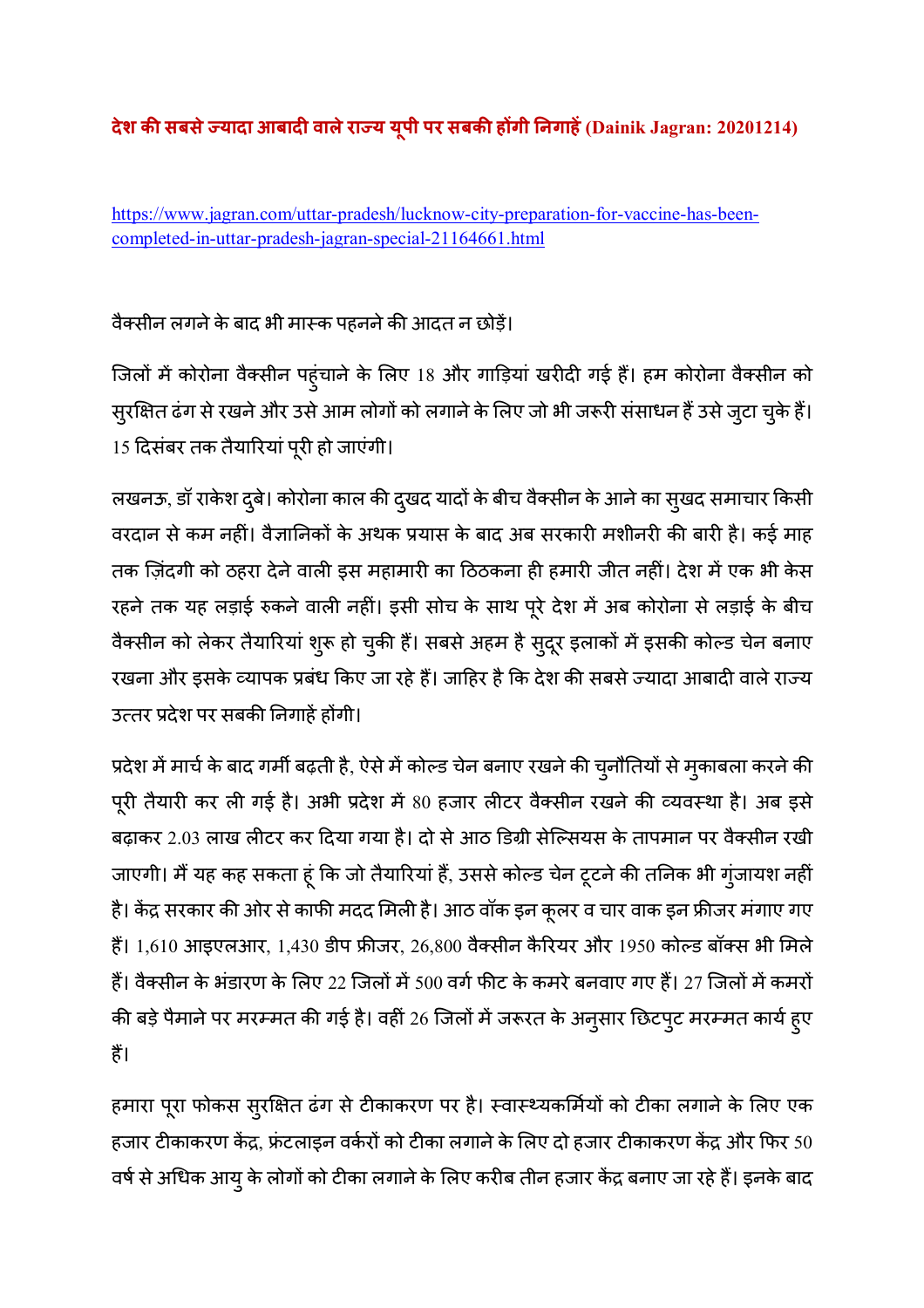ऐसे लोग जो कि अन्य गंभीर बीमारियों से ग्रस्त हैं, उनको कोरोना का टीका लगाया जाएगा। केंद्र सरकार ने ऑनलाइन ट्रेनिंग प्रोग्राम के माध्यम से प्रदेश में टीकाकरण के लिए मास्टर ट्रेनर तैयार कर दिए हैं। अगले हफ्ते से हम जिलों में ट्रेनिंग प्रोग्राम शुरू करेंगे। टीका लगाने के लिए एएनएम के अलावा नर्स, फार्मासिस्ट व इंटर्न आदि की भी मदद ली जाएगी। मेरा लोगों से अनुरोध है कि जब तक कोरोना की वैक्सीन नहीं आ रही तब तक पूरी सर्तकता बरतें। वैक्सीन लगने के बाद भी मास्क पहनने क) आदत न छोड़!।

# **भारत के सामनेआनेवाल हैसबसेबड़ी चुनौती, सफल हुए तो बदल जाएगी द नया ु क5 सोच (Dainik Jagran: 20201214)**

https://www.jagran.com/news/national-there-are-so-many-difficulties-in-vaccination-ofcorona-vaccine-in-india-jagran-special-21164581.html?itm\_source=website&itm\_medium=homepage&itm\_campaign=p1\_compone nt

भारत के पास है दुनिया की धारणा बदलने का मौका

भारत में कोरोना की वैक्सीन को सभी के लिए उपलब्ध कराना वास्तव में एक बड़ी चुनौती का काम है। हालांकि यदि भारत इसमें सफल रहा तो दुनिया की ये धारणा बदल जाएगी कि भारत में सवास्थ्य क्षेत्र की हालत सही नहीं है।

नई दिल्ली (जेएनएन)। कोविड-19 महामारी के संदर्भ में सबसे बड़ी चुनौती अब आने वाली है। भारत जैसे विशाल देश में हर व्यक्ति तक टीका पहुंचाना और उन्हें इसे लगाने के लिए तैयार करना सबसे बड़ी मुश्किल साबित हो सकती है। देश के 70 करोड़ लोगों को 12 महीनों में सुरक्षित करना बड़ी चुनौती है। अगर हम इसमें सफल रहते हैं तो दुनिया की इस धारणा को तोड़ने में मदद मिलेगी कि भारत का स्वास्थ्य क्षेत्र में प्रदर्शन खराब है। देश की छवि बेहतर होगी, जिसका सकारात्मक असर निवेश पर होगा।

हर्ड इम्युनिटी की दरकार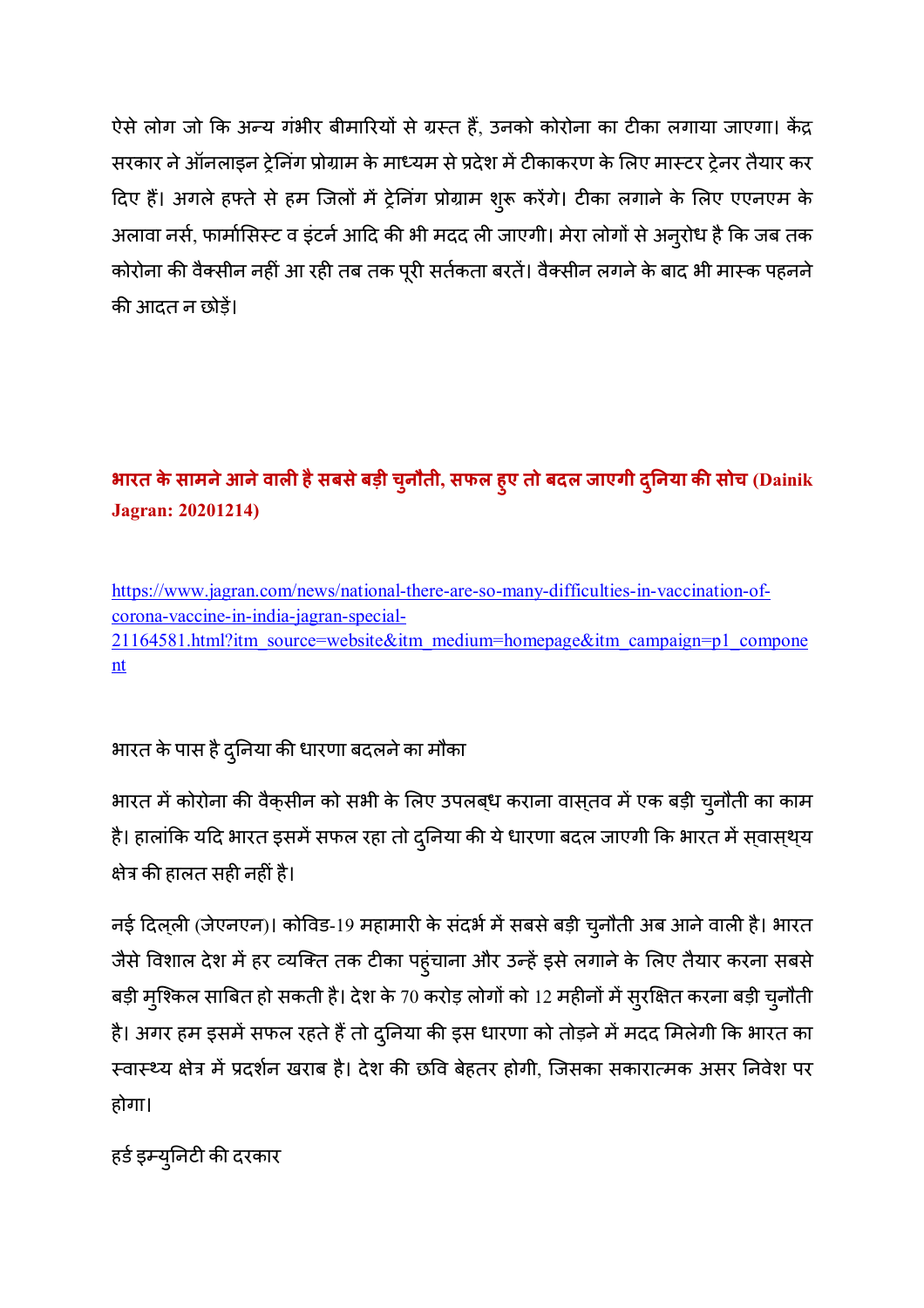प्रत्येक व्यक्ति को वैक्सीन उपलब्ध कराने की बात करना स्वाभाविक है, लेकिन सभी 1.3 अरब लोगों को वैक्सीन उपलब्ध कराने की आवश्यकता नहीं है। महामारी को रोकने के लिए 70 फीसद लोगों को सुरक्षित कर हर्ड इम्युनिटी को हासिल किया जा सकता है। यह करीब 90 करोड़ है, लेकिन गर्भवती महिलाओं और 10 साल से कम उम्र के बच्चों को अलग रखा जाना चाहिए। इसकाकारण है कि किसी भी वैक्सीन का अभी तक इन समूहों में परीक्षण नहीं किया गया है।

## भारी-भरकम ख्राक

ऑपरेशनल टारगेट 70 करोड़ से कम है और साल भर में इसे हासिल करने के लिए दो खुराक प्रति व्यक्ति के हिसाब से साल भर में 1.4 अरब खुराक की जरूरत होगी। साल भर में 1.4 अरब खुराक हासिल करना चुनौती है, हालांकि अन्य विकासशील देशों की तुलना में हमारी स्थिति बेहतरहै। इसका कारण है हमारी बड़ी वैक्सीन उत्पादन क्षमता। सीरम इंस्टीट्यूट ऑफ इंडिया दुनिया की सबसे बड़ी वैक्सीन निर्माता है। यह ऑक्सफोर्डए स्ट्राजेनेका वैक्सीन का उत्पादन कर रही है और नोवावैक्स वैक्सीन का उत्पादन भी करेगी। प्रति वर्ष 1.2 अरब खुराक की क्षमता का विस्तार कर रहा है और इसका आधा हिस्सा भारत के लिए उपलब्ध हो सकता है। अन्य भारतीय वैक्सीन निर्माता हैंजाइडस कैडिला, भारत बायोटेक, डॉ. रेड़डीज लेबोरेटरीज और बायोलॉजिकल ई।

## चयन क) चुनौती

टीकाकरण कार्यक्रम में वैक्सीन का चुनाव साधारण मामला नहीं है। वैक्सीन बह्त अलग तकनीकों पर आधारित हैं- मैसेंजर आरएनए, एडेनोवायरस और निष्क्रिय वायरस के प्रयोग वाला परंपरागत हष्टिकोण। प्रत्येक वैक्सीन सह-रुग्णता की उपस्थिति के आधार पर विभिन्न आयु समूह पर प्रभाव, साइड इफेक्ट्स और एक दूसरे से प्रभावशीलता में भिन्न होगी। एक अंतरराष्ट्रीय रिपोर्ट के अनुसार भारत उन तीन देशों में शुमार हैं, जिसने एक अरब से ज्यादा खुराक हासिल करना पक्का कर चुका है।

# वैक्सीन निर्माताओं के लिए ये मौका मुनाफे वाला होगा।

दवा निर्माता कंपनियों के लिए कितने मुनाफे का सौदा होगी कोरोना वैक्सीन, जानिए कैसे

## वित्त पोषण बड़ा मसला

टीकाकरण कार्यक्रम का वित्तीय पोषण विवादास्पद मुद्दा है। यदि सरकार खर्च वहन करती है तो राज्यों की खराब आर्थिक स्थिति देखते हुए केंद्र सरकार राज्यों के लिए विशेष अनुदान पर विचार कर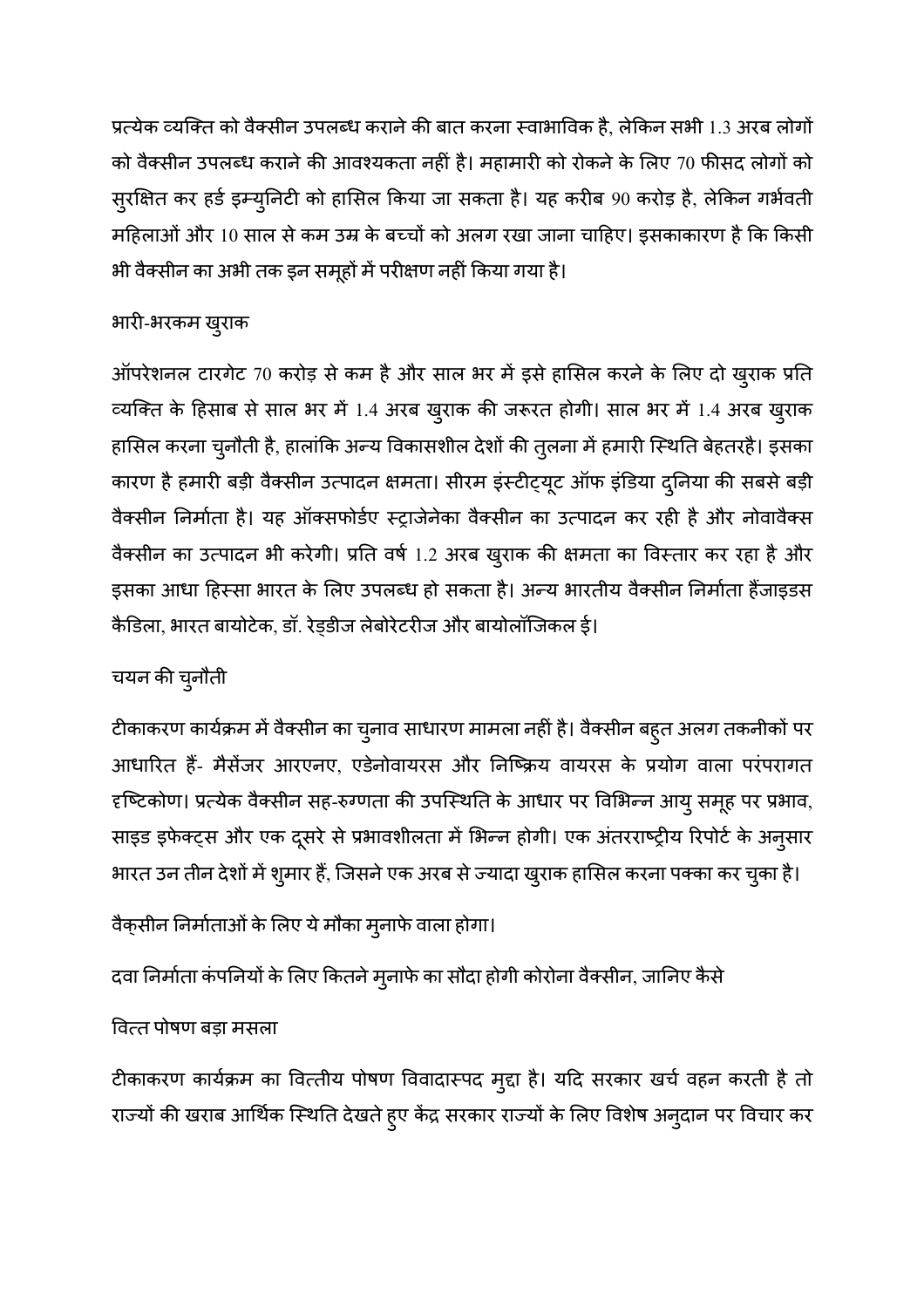सकती है। इसका तात्पर्य यह है कि केंद्र को 2021-22 के बजट में टीकाकरण कार्यक्रम के लिए  $35,000$  करोड़ रुपये देने होंगे।

## डाटा न होने के कारण मुश्किल

अलग-अलग प्राथमिकता वाले समूहों में आने वाले व्यक्तियों की वास्तविक पहचान राज्य सरकारों को करनी होगी। डाटाबेस न होने से सह रुग्णता वाले लोगों को पहचानना मुश्किल काम होगा। राज्यों को स्वयं घोषणा करने वाले व्यक्तियों पर निर्भर रहना होगा।

## पोलियो से कठिन है यह टीकाकरण

पोलियो की खुराक मुंह मेंदेने के विपरीत कोरोना में इंट्रामस्क्युलर इंजेक्शन की आवश्यकता होती है। इंजेक्शन आमतौर पर नर्सों द्वारा दिए जाते हैं, लेकिन उनकी संख्या कम है। अच्छी बात यह है कि एक शिक्षित व्यक्ति को इंजेक्शन देने के लिए अपेक्षाकृत जल्दी प्रशिक्षित किया जा सकता है। राज्यों को मार्च के मध्य तक उपलब्ध समय का उपयोग करना चाहिए, जब कर्मियों को प्रशिक्षित करने के लिए पहले टीकाकरण के शुरू होने कीउम्मीद है। निजी क्षेत्र की दवा कंपनियों और अस्पतालों को प्रशिक्षण में मदद करने के लिए इस्तेमाल किया जासकता है।

## क्रियान्वयन में लचीलापन जरूरी

पूर्व में केंद्र द्वारा प्रायोजित योजनाओं के साथ बड़ी समस्या यह है कि वे केंद्र द्वारा निर्धारित कठोर दिशा निर्देशों से पीड़ित रही हैं। अनुभव बताता है कि राज्य सरकारों को क्रियान्वयन में अधिकतम लचीलापन दया जाना चाहए।

## निजी क्षेत्र की भूमिका

निश्ल्क वैक्सीन सरकारी अस्पतालों के जरिये वितरित करने का विचार उन देशों के लिए ठीक है, जहां बेहतर राष्ट्रीय स्वास्थ्य सेवा है। भारत में स्थिति बहुत अलग है। शहरी क्षेत्रों में लोग निजी चिकित्सकों पर भरोसा करते हैं। फार्मासिस्ट और टेस्टिंग लैब जैसी निजी संस्थाओं को टीकाकरण के लिए राज्य सरकार के अधिकृत एजेंटों के रूप में नामांकित किया जा सकता है। सरकारी अस्पतालों में जाने के इच्छुक लोग पूरी तरह से फ्री में प्राप्त कर सकते हैं। इससे सार्वजनिक क्षेत्र के अस्पतालों में भीड़ से बचने में मदद मिलेगी जो आसानी से सुपर-स्प्रेडर घटनाओं में बदल सकते हैं। निजी अस्पतालों और क्लीनिकों को भी बाजार से अनुमोदित वैक्सीन खरीदने और आम जनता कोश्ल्क के साथ लगाने की अनुमति दी जानी चाहिए। निजी कंपनियां स्वयं के खर्च पर कर्मचारियों का टीकाकरण करने के लिए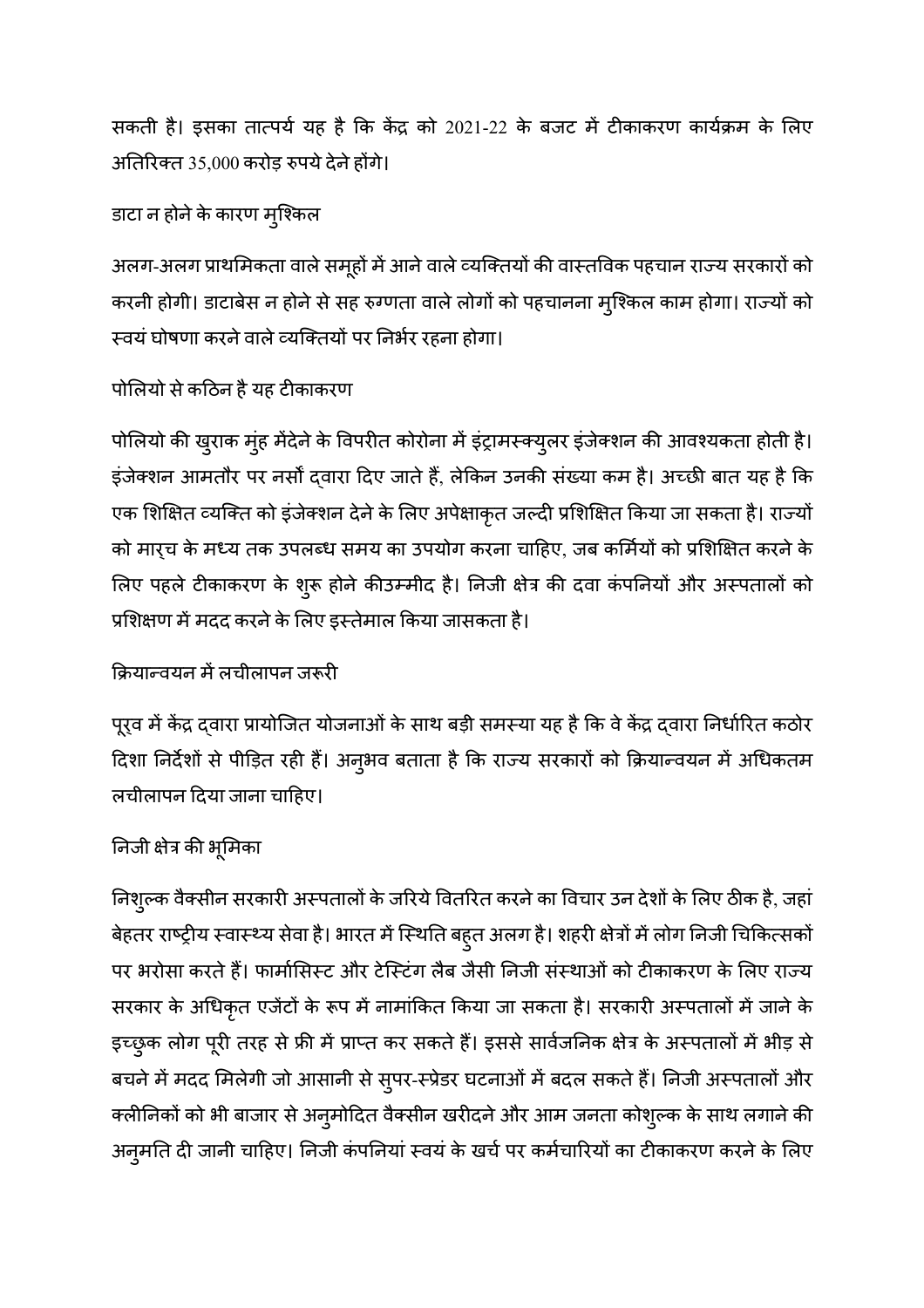तैयार हो सकती हैं। कम से कम पहले दो वर्षों के लिए निजी क्षेत्र को आर्पूित की गई वैक्सीन पर मूल्य नियंत्रण से बचना महत्वपूर्ण होगा।

## **इंसु1लन**

**इंसु1लन या होता है, शरर के अंदर कै सेबनता हैऔर डाय'बटज सेबचनेके 1लए य ज4र है? जानहर सवाल का जवाब (Navbharat Times: 20201214)** 

https://navbharattimes.indiatimes.com/lifestyle/health/what-is-insulin-and-how-itworks/articleshow/79661706.cms

insulin-3

इंसुलिन एक तरह का हॉर्मोन होता है, जो शरीर के अंदर प्राकृतिक रूप से बनता है और रक्त में मिलकर ग्लूकोज के स्तर को नियंत्रित करने का काम करता है। लेकिन हममें से ज्यादातर लोग इंसुलिन के बारे में डायबिटीज जैसे खतरनाक रोग के कारण जानते हैं। क्योंकि यदि शरीर के अंदर इंसुलिन का उत्पादन ठीक से ना हो या यह अपना काम ठीक से ना कर पाए तो हम शुगर के पेशंट बन सकते हैं।

```
शरीर में इतने काम करता है इंस्लिन
```
-रक्त में शूगर की मात्रा नियंत्रित करने के अतिरिक्त इंसुलिन शरीर के अंदर फैट को सहेजने का काम करता है। ताकि जरूरत पड़ने पर शरीर इस वसा का उपयोग कर सके।

-रक्त में ग्लूकोज का स्तर नियंत्रित करने के साथ ही इंस्**लिन शरीर की हर कोशिका तक ऊर्जा पहुंचा**ने का काम भी करता है। यानी सीमित मात्रा में हर कोशिका तक ग्लूकोज पहुंचाता है।

```
शरीर में इतने काम करता है इंसुलिन
```
कोलोरेक्टल कैंसर और आंत के ऊतकों में परिवर्तन के लिए जिम्मेदार नहीं है IBS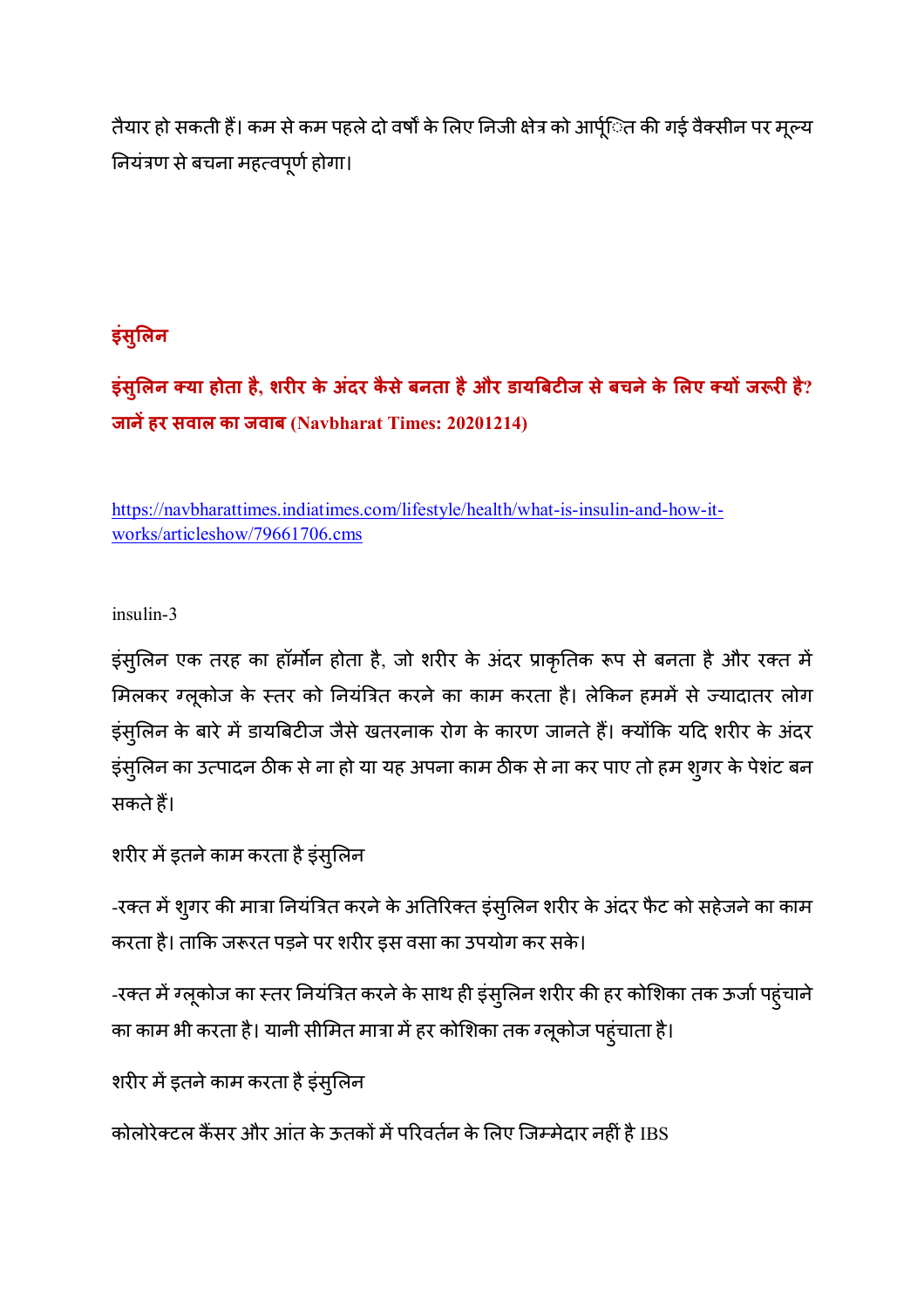-हमारे शरीर को ऐक्टिव रखने के लिए इंसुलिन का उत्पादन और इसका अब्जॉर्वशन दोनों ही बहुत जरूरी हैं। यदि इस प्रक्रिया में कोई भी दिक्कत होती है तो व्यक्ति थका हुआ और असहाय अनुभव करता है।

-इंसुलिन मेटाबॉलिज़म की प्रक्रिया को सही रखने में मदद करता है। इंसुलिन का उत्पादन अग्नाश्य में होता है और कार्य क्षमता के आधार पर यह कई तरह का होता है। इसके बारे में आगे बात करेंगे।

मेथी दाना करता है डायबिटीज और ब्लड श्गर को नियंत्रित, यहां जानें इसके काम करने का तरीका

इंसुलिन कैसे बनता है?

-इंसुलिन का उत्पादन हमारे अग्नाश्य यानी पैनक्रियाज में होता है। भोजन करने के बाद जब रक्त में शुगर और ग्लूकोज की मात्रा बढ़ जाता है, उस समय उस बढ़ी हुई शुगर को नियंत्रित करने के लिए इंस्लिन का स्त्राव होता है।

PCOD की समस्या के बारे में वो सबकुछ, जो आपको पता होना चाहिए

```
श्गर पेशंट को क्यों पड़ती है इंस्लिन की जरूरत?
```
-जिन लोगों को टाइप-1 डायबिटीज होती है, उनके पैनक्रियाज में इंसुलिन बनानेवाली बीटा कोशिकाएं नष्ट होने के कारण इंसुलिन नहीं बन पाता है।

insulin-1

```
डायबिटीज में इंस्लिन की जरूरत
```
-जिन लोगों को टाइप-2 डायबिटीज होती है, उनके शरीर में इंसुलिन बनता तो है लेकिन यह इंसुलिन प्रभावी नहीं होता है। इसलिए ग्लूकोज की मात्रा को नियंत्रित करने के लिए इंस्*लिन लेने की* आवश्यकता होती है।

सिर्फ मोटापे से नहीं बल्कि इन 4 सामान्य कारणों से भी बार-बार फूल जाता है पेट

डायबिटीज और इंसुलिन इंजेक्शन

-जैसा कि यहां बताया गया है कि इंस्लिन एक हॉर्मोन है और इसका उत्पादन अग्नाश्य में होता है। लेकिन डायबिटीज के मरीज शुगर को नियंत्रित करने कि लिए जिस इंसुलिन का उपयोग करते हैं,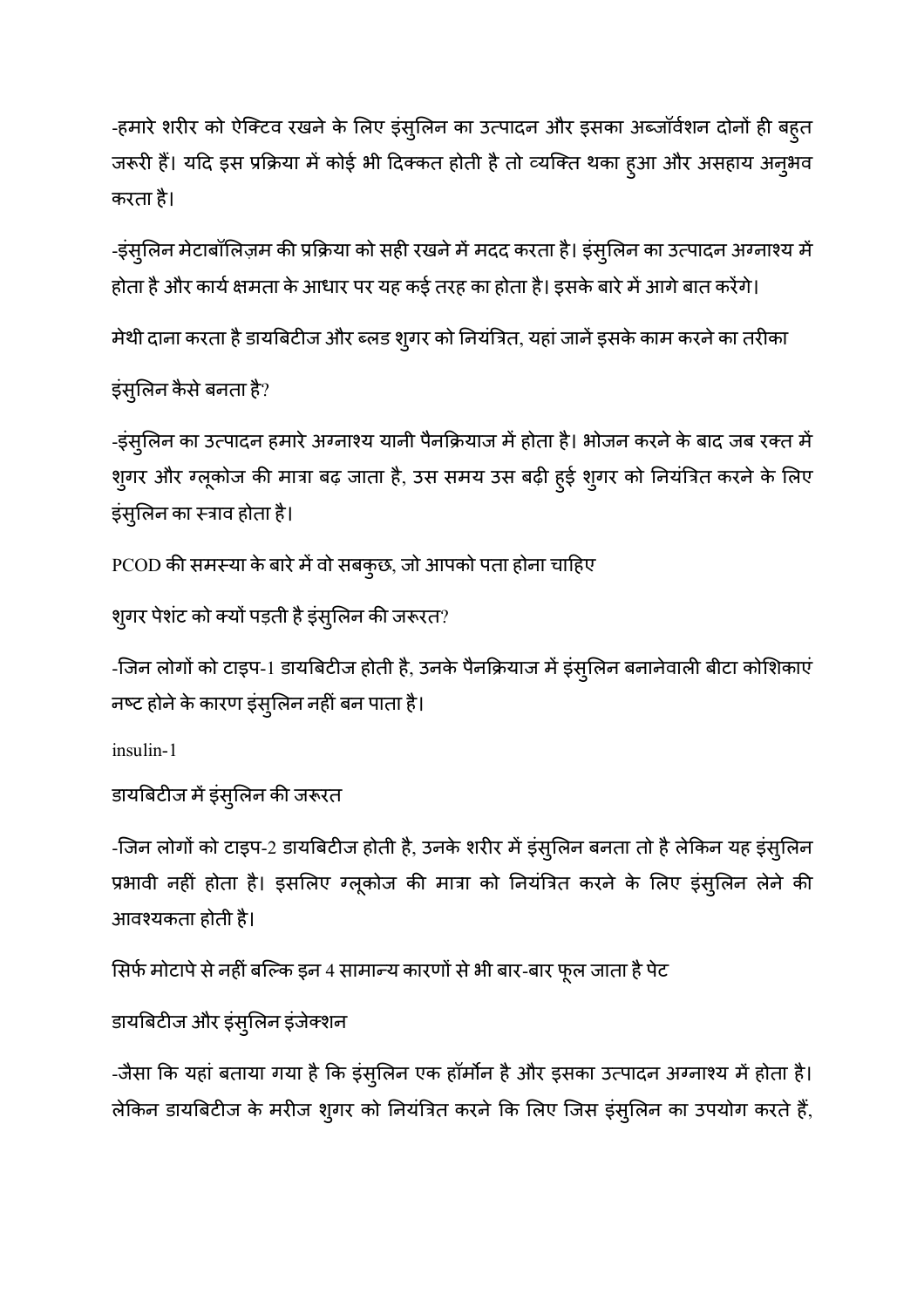उसकी कार्यक्षमता शरीर में बननेवाले इंसुलिन से अलग होती है। यह भिन्नता इंसुलिन के प्रभाव के आधार पर होती है।

-शुगर के मरीज आमतौर पर इंजेक्शन की मदद से इंसुलिन लेते हैं। एक इंसुलिन वह होता है, जो इंजेक्शन लगने के मात्र 15 मिनट में असर दिखाना शुरू कर देता है और करीब चार घंटे तक शरीर में इंस्**लिन की कमी को पूरा करता है।** 

तूरंत संक्रमित होने पर मात्र 30 सेकंड्स में मारा जा सकता है कोरोना वायरस

sinus-2

बॉडी में इंस्लिन की जरूरत

-दूसरा इंसुलिन वह होता है, जो इंजेक्शन लगने के करीब 30 मिनट बाद असर दिखाना शुरू करता है और यह शरीर में करीब 6 घंटे तक इंस्**लिन की कमी को पूरा करता है**।

-एक इंसुलिन वह होता है जो इंजेक्शन लगने के 2 घंटे बाद असर दिखाना शुरू करता है और इसका असर शरीर के अंदर 12 घंटे तक रहता है।

-चौथा इंसुलिन वह होता है, जो इंजेक्शन लगने के एक घंटे बाद असर दिखाना शुरू करता है और यह शरीर के अंदर 24 घंटे तक इंसुलिन की कमी को पूरा करता है।

-यदि आप शुगर के मरीज हैं तो आपको किस तरह के इंसुलिन की जरूरत होगी, इस बारे में आपको अपने डॉक्टर से बात करनी चाहिए। क्योंकि आपकी रिपोर्ट्स के आधार पर वही इस बारे में सही जानकारी दे सकते हैं।

आप पर जल्दी अटैक करेगा कोरोना, अगर आपके शरीर में है इस विटमिन की कमी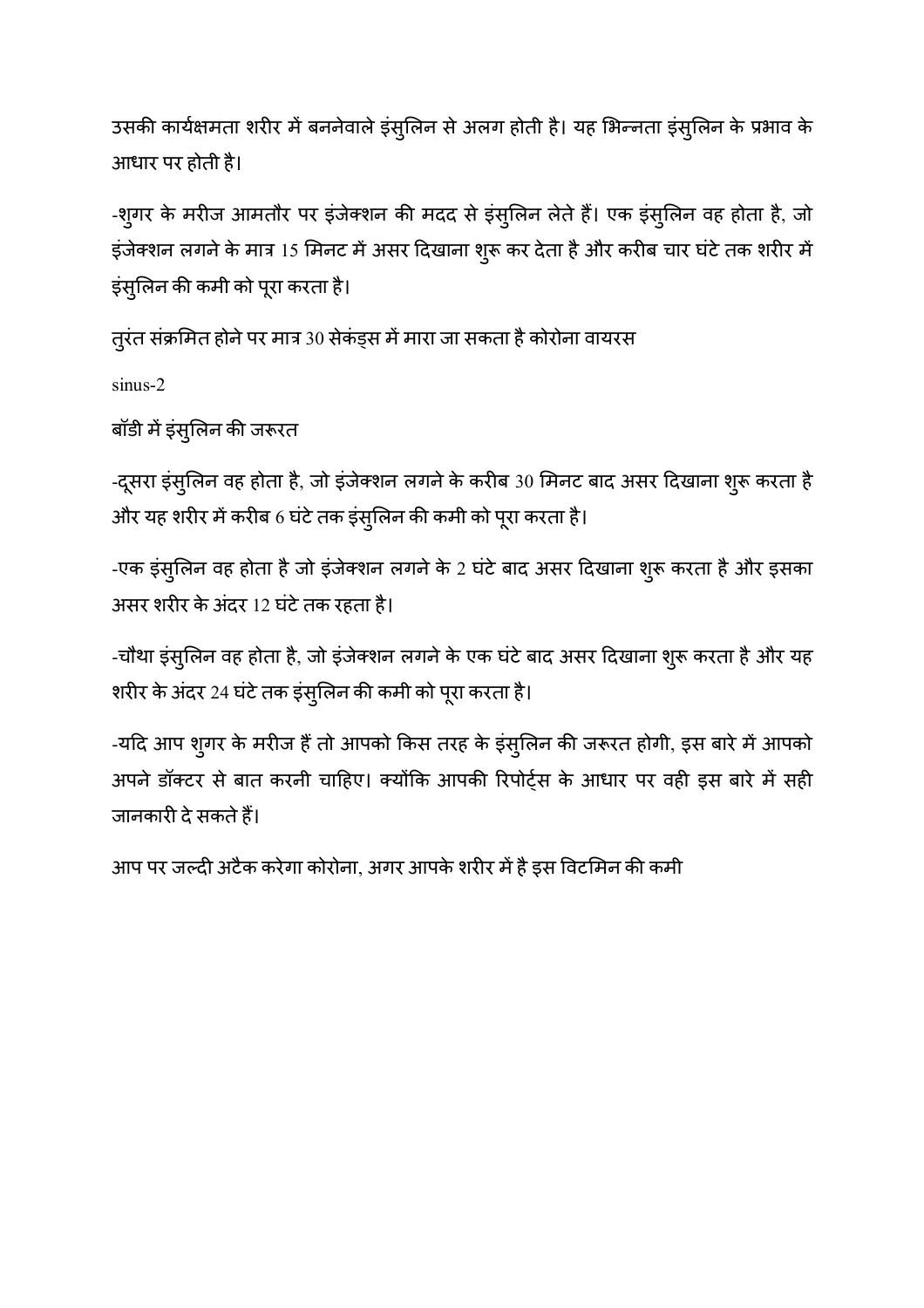#### **Infectious Disease**

### **Bacteria can travel from one continent to another in atmospheric dust: Study ( The Tribune: 20201214)**

https://www.tribuneindia.com/news/health/bacteria-can-travel-from-one-continent-toanother-in-atmospheric-dust-study-184120

Aerosols act like a "launch vehicle" for bacteria

Some bacteria can travel from one continent to another 'hidden' in atmospheric dust, according to a new study which says these microbes may not only affect human and animal health but also impact climate and ecosystems.

The research, published in the journal Atmospheric Research, deciphered the mystery of the transport of microorganisms across continents via 'giant' atmospheric particles called iberulites that could be inhaled by humans.

According to scientists, including those from the University of Granada (UGR) in Spain, these aerosols act like a "launch vehicle" for bacteria and may pose a risk of disease transmission across continents.

They explained that iberulites are giant atmospheric bioaerosols made of multiple minerals, measuring on average one hundred microns approximately.

While these bioaerosols were discovered in 2008, the scientists said the mechanism by which bacteria are involved in the formation of atmospheric iberulites remained unknown.

In the current study, the researchers analysed atmospheric dust deposits in the city of Granada in Spain.

They found that the composition of these deposits was heterogeneous, comprising predominantly clay, quartz, and carbonate minerals and, iron oxides to a lesser extent.

In addition to these minerals, the scientists said bacteria, silicon-rich algae called diatoms, and other single-celled organisms made up the biological component.

They said the aerosols also contained bronchoscopes which are microscopic granules secreted by insects such as grasshoppers.

According to the study, the dust originated from the Sahara Desert in north-northeast Africa and local soils with evidence of atmospheric interactions between these components and clouds.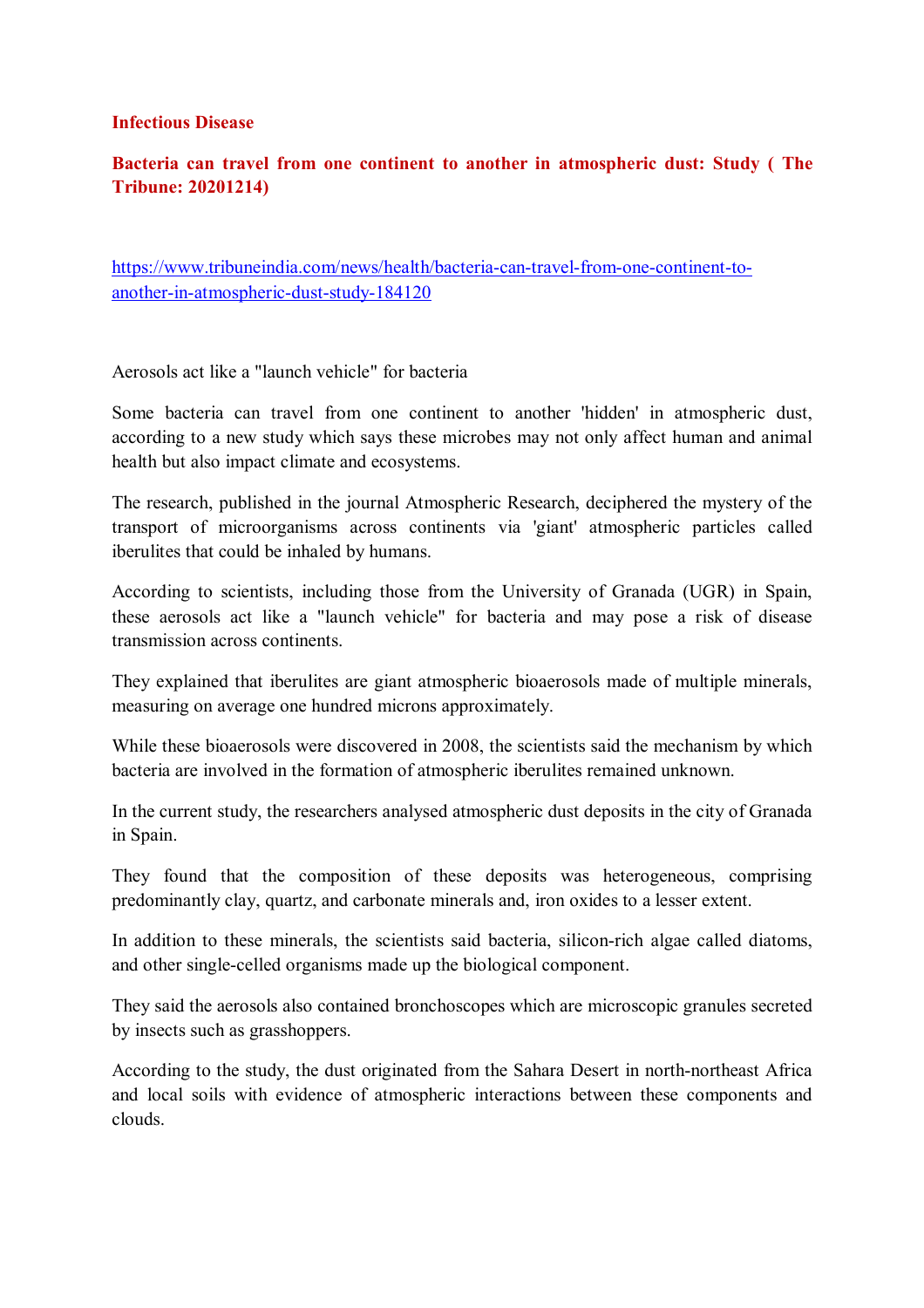Analysing the iberulites, the researchers found that they formed as a result of chemical and physical interactions between dust grains, the microorganisms from Saharan soils which initiate the aerosol formation, and water-vapour molecules from clouds.

The droplet of water agglutinates dust particles of different sizes in its interior together with bacteria in suspension, the study noted.

"Bacteria can survive in iberulites because these provide a nutritious medium, a microhabitat rich in nutrients, and they protect the bacteria from ultraviolet radiation," said Alberto Molinero Garcia, a co-author of the study from UGR.

"This is demonstrated by the bacterial polymeric exudates that, rather like mucilaginous mucus, act as a 'glue' between the mineral particles, preventing their disaggregation and increasing their resistance to the fragility in the turbulent phenomena of the atmosphere," Garcia added.

According to the researchers, the iberulites aid microorganisms to travel great intercontinental distances on atmospheric currents such as the Saharan Air Layer (SAL).

They believe these aerosols may exist throughout the world, primarily in those regions where dust is carried in from desert regions. PTI

#### **Obesity among kids**

**Govt survey finds drastic rise in obesity among kids under 5 years in 20 states (The Tribune: 20201214)** 

https://www.tribuneindia.com/news/health/govt-survey-finds-drastic-rise-in-obesity-amongkids-under-5-years-in-20-states-183805

Men and women were counted as obese whose body mass index was found to be over or equal to 25.0 kg/m2 while children's obesity was counted in terms of weight-for-height

The latest National Family Health Survey (NFHS) has found a drastic rise in obesity among children under five years of age in 20 of the 22 states where the study was conducted, with experts attributing it to lack of physical activity and unhealthy food habits.

According to the NHFS-5, several states and Union Territories, including Maharashtra, Gujarat, Mizoram, Tripura, Lakshadweep, Jammu and Kashmir, and Ladakh, have registered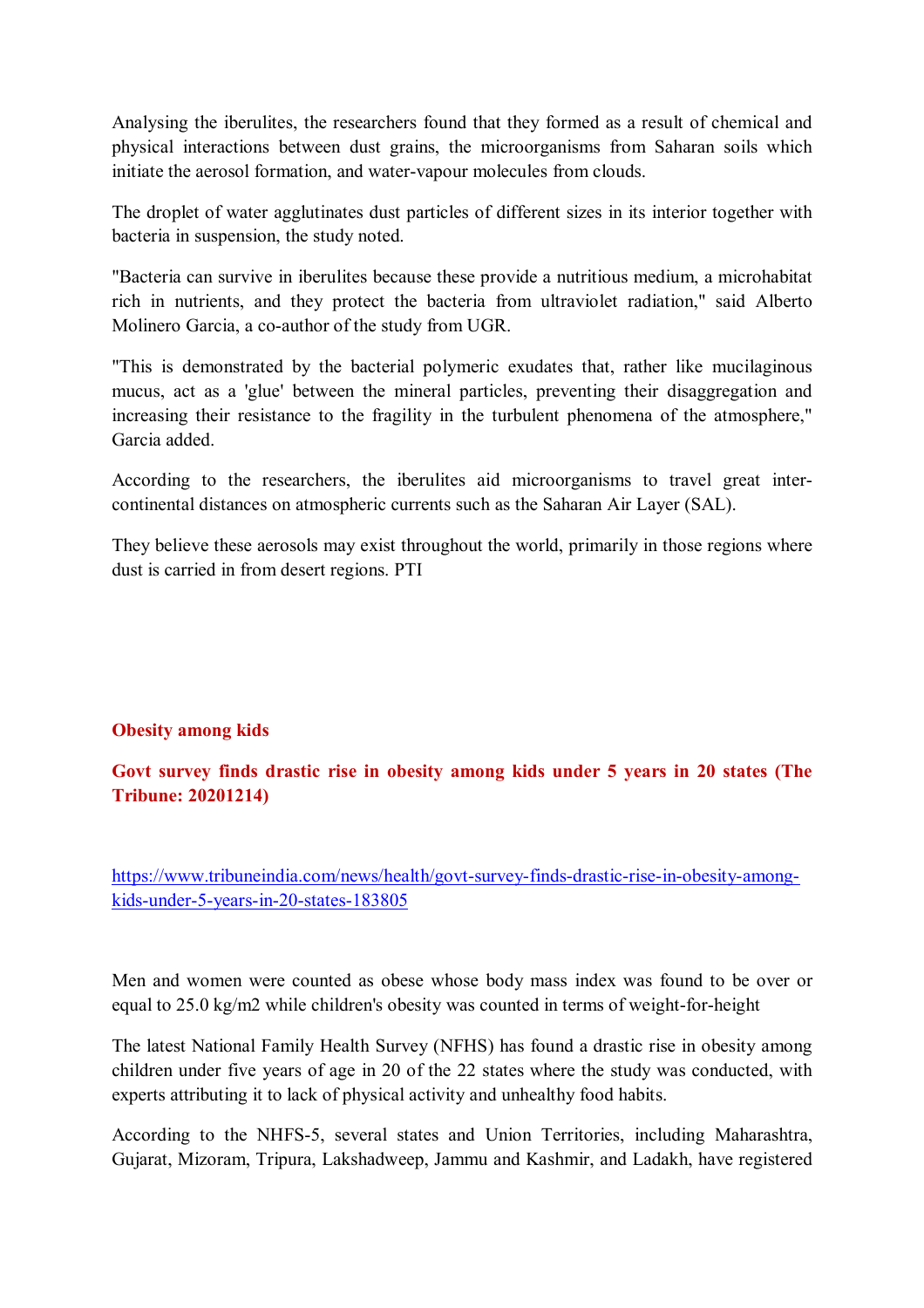several folds increase in the percentage of obesity among children below five years of age in comparison to NFHS-4 conducted between 2015 and 2016.

Only Goa, Dadra and Nagar Haveli, and Daman and Diu registered a drop in the number of overweight children under five years of age, the data showed.

About 13.4 per cent of children under the age of five were found to be obese in Ladakh which was highest among the 22 states and Union Territories surveyed, followed by Lakshadweep at 10.5 per cent, Mizoram 10 per cent, Jammu and Kashmir, and Sikkim 9.6 per cent each.

Not just children, rise in obesity has even been recorded in adults in the latest survey in comparison to NFHS-4.

According to the survey data, 16 states and Union Territories registered a rise in obesity among women while 19 states and UTs recorded an increase in obesity among men.

Kerala and the Andaman and Nicobar Islands recorded the highest percentage of obesity among women at 38 per cent. Also, the Andaman and Nicobar Islands and Lakshadweep recorded the highest percentage of obesity among women at over 40 per cent.

Men and women were counted as obese whose body mass index was found to be over or equal to 25.0 kg/m2 while children's obesity was counted in terms of weight-for-height.

Healthcare experts have attributed the rise in obesity to unhealthy food choices and lack of physical activities among children and even adults.

Sheila Vir, a public health nutrition expert and founder director of Public Health Nutrition and Development Centre, said there is also lack of awareness on what are good food habits.

Also, high-fat and high-sugar foods are easily available and so there is higher consumption of it, she said.

"We have a double burden of undernutrition, malnutrition and overnutrition occurring together. So, I think what to feed a child is what we are going wrong in," Vir said.

In view of the COVID-19 pandemic, she also raised concern over the rise in obesity.

"There might be an increase in obesity among children in view of COVID-19 pandemic as after closure of schools, there was lack of physical activity among children and even in adults in some cases," she said.

Dr. Khan Amir Maroof, Professor at Department of Community Medicine, University College of Medical Sciences and GTB Hospital termed the rise in obesity a "very disturbing sign".

"Obesity is a manifestation of what is rapidly changing in our environment. Of late, we see trends which increase the risk of developing obesity. Environmental factors, such as availability and consumption of junk foods, poor complementary feeding, lack of outdoor activity, and increased screen time on may be the reason for this trend," he said.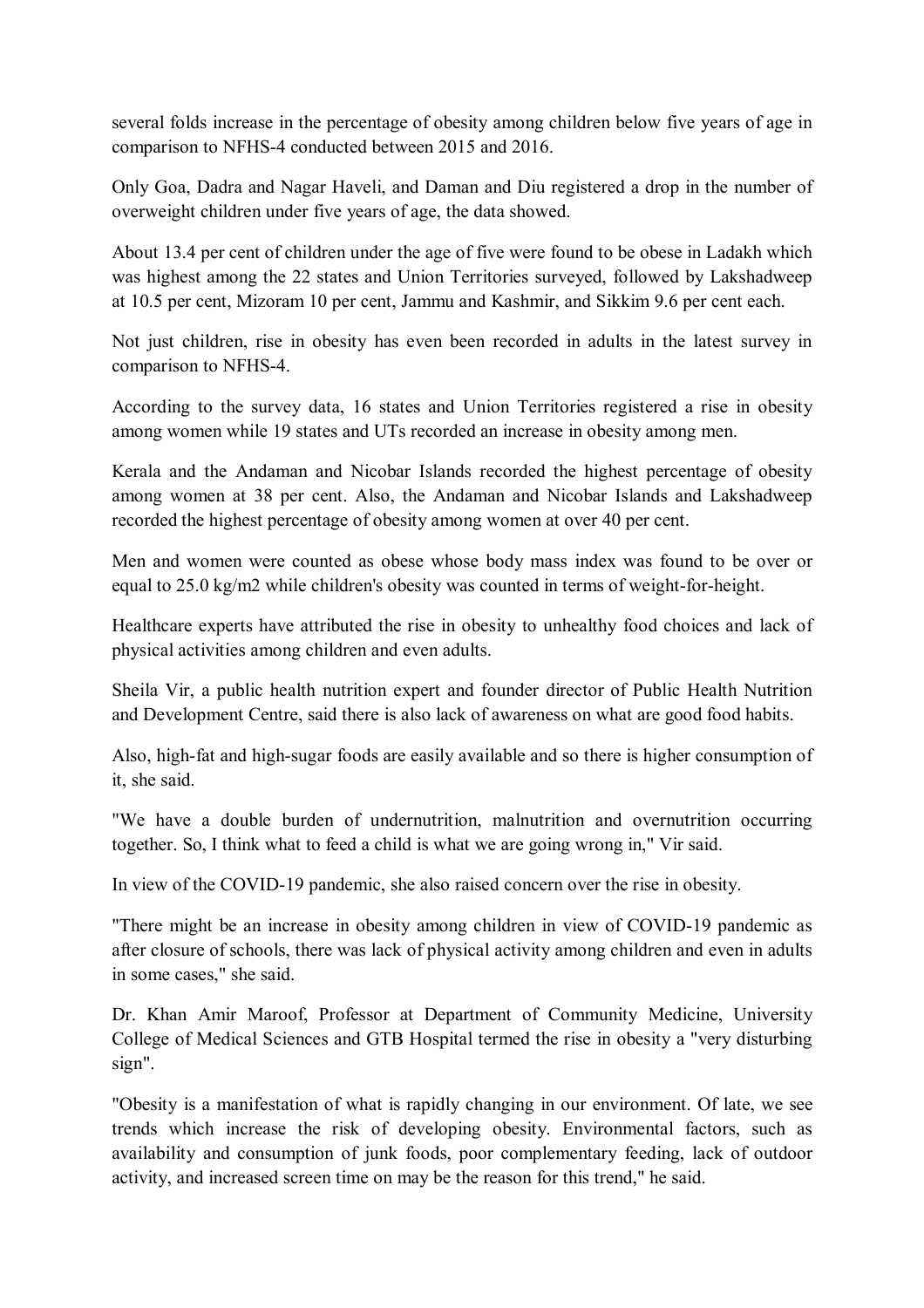"For children, we need to flag screen time as it has multi-dimensional effects on children, obesity, being one of them. The focus has been on breastfeeding, but now it's time that complementary feeding is also focused upon," Dr Maroof suggested.

About the repercussions of obesity among children, he said non-communicable diseases can develop among obese children earlier than others.

"There are higher chances for them being bullied in schools, neglected or shamed by peers, which lead to mental health problems among them," he said.

Among adults, he said more consumption of ready-to-eat foods, increase in screen time with the 24-hour access to web content, and lack of outdoor spaces seem to be hitting adults with obesity.

He suggested that children, with more stress on complementary feeding practices in the community, and reducing screen time, can be the immediate actions.

"Counselling of breastfeeding mothers of children around 4 months of age should focus on counselling on complementary feeding. We find that all mothers know 'what' to give to the child but 'how much', 'when' and in 'what consistency' need to be explained with respect to complementary feeding. Intervention strategies to reduce screen time are needed," he said.

The NFHS results of 17 states and five Union Territories have been released now as phaseone. The phase-two results covering other states will be released next year, the health ministry had said.

The present NFHS was conducted on 6.1 lakh sample households, involving household-level interviews to collect information on population, health, family planning and nutrition related indicators. — PTI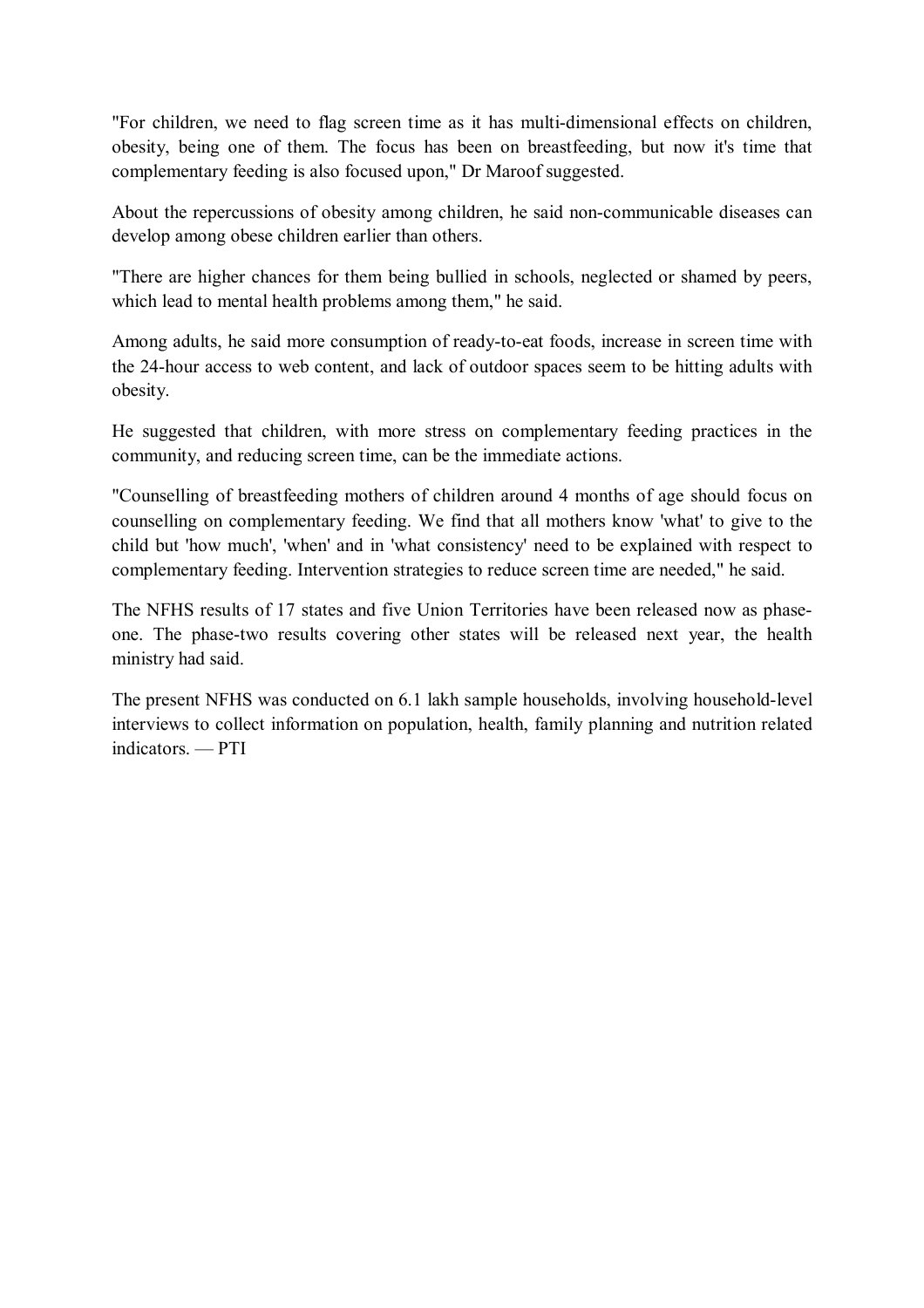#### **Diet/ Nutrition**

## **Study finds no evidence that vegan diet benefits specific blood type (Medical News Today: 20201214)**

https://www.medicalnewstoday.com/articles/study-finds-no-evidence-that-vegan-dietbenefits-specific-blood-type#Takeaway:-A-lack-of-strong-evidence

Proponents of the blood type diet claim that people with type A blood benefit most from a vegan diet. However, a new study found no link between diet and blood type. The researchers instead suggest that plant-based diets are beneficial for people of all blood types.

Hinterhaus Productions/Getty Images

Staying healthy generally involves exercising regularly and following a nutritious diet. While the Centers for Disease Control and Prevention (CDC) recommend a balanced diet of fruits, vegetables, lean meat, and poultry, the blood type diet suggests that nutritional needs depend mainly on a person's blood type.

Debunking the blood type diet

The blood type diet tailors an individual's eating patterns to specific food items to maximize the health benefits. However, a 2013 review in The American Journal of Clinical Nutrition found that these claims lacked scientific evidence.

When looking at cardiometabolic factors, or a person's chance of stroke, diabetes, and heart disease, the findings of a 2014 study did not support tailoring diets to blood types.

Although the results did show that people on the Type A diet — which involves eating high amounts of grains, fruits, and vegetables — had a lower body mass index (BMI) and waist circumference, as well as reduced blood pressure, cholesterol, and fat, these improvements in risk factors were not dependent on blood type.

Despite insufficient evidence to support blood type diets, some people believe that catering to blood type can lower disease risk.

#### Purpose of the study

The appeal for blood type diets may actually come from the health benefits associated with a plant-based diet. Researchers have linked these diets to a lower BMI and a reduced risk of obesity, diabetes, and heart disease.

A recent study in JAMA Network Open found that low fat vegan diets helped lower insulin resistance and boost metabolism, which aided weight management. Based on these results,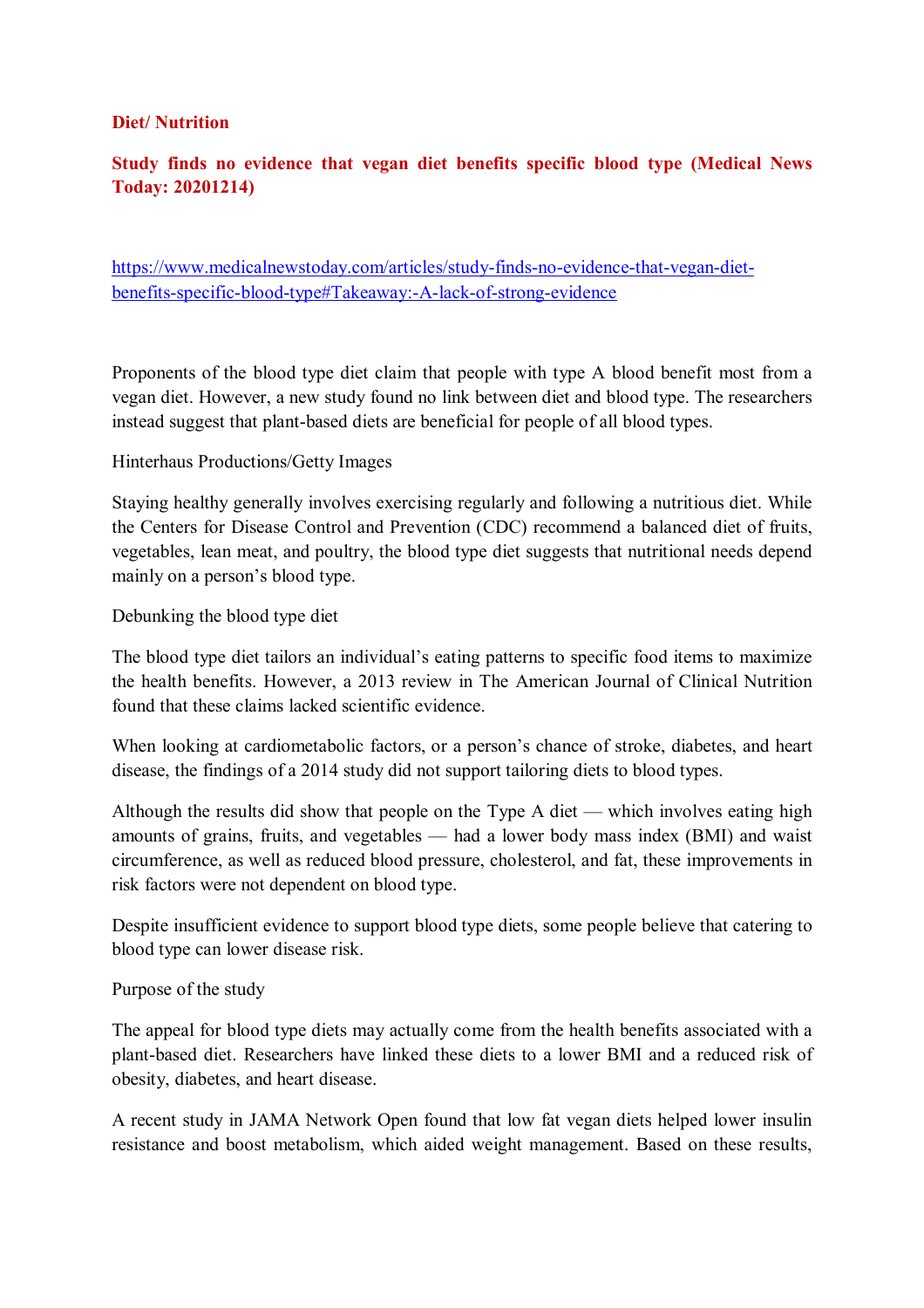researchers affiliated with the Physicians Committee for Responsible Medicine reanalyzed the study's data to determine whether blood type played a role.

The current study was a subset of the JAMA Network Open study, and it focused exclusively on the participants belonging to the intervention group in the 16-week trial.

The findings appear in the Journal of the Academy of Nutrition and Dietetics.

## Study methods

The trial recruited a total of 244 adult men and women from Washington, D.C., with a BMI between 28 and 40. None of the participants had a history of diabetes, drug abuse, pregnancy, or lactation, and none were currently on a vegan diet.

The researchers assigned half of the participants to follow a strict, low fat vegan diet, while the other half did not make any changes to their diet. The participants self-reported what they ate during the 16-week trial.

The vegan group also attended weekly classes on dietary information, which health professionals led. The researchers advised all of the participants to continue their regular exercise habits.

The measurement of cardiometabolic risk factors took place at the start and end of the trial, following a 10-to-12-hour overnight water-only fast.

After this, the researchers replicated the method but included blood typing. The secondary analysis involved a total of 68 participants.

#### Study outcomes

At the start of the trial, body weight and low-density lipoprotein (LDL) cholesterol levels were higher in people with blood type A than in those with other blood types. In contrast, body weight and LDL cholesterol levels were lower in people with blood type O than in those with other blood types.

There were no significant differences between blood type and the changes that resulted from the vegan diet.

After 16 weeks on the low fat vegan diet, there were no statistically significant differences in the average change in body weight between the blood type groups. People with blood type A lost an average of 5.7 kilograms (kg) compared with 7.0 kg for people with other blood types. The average weight loss for people with blood type O and those with other blood types was 7.1 kg and 6.2 kg, respectively.

The researchers also found no significant evidence of a difference in the decrease in average cholesterol between the groups either. They reported a decrease of 17.2 milligrams per deciliter (mg/dl) in the type A group versus 18.3 mg/dl in the other participants, and a decrease of 17.4 mg/dl for the type O group versus 18.4 mg/dl.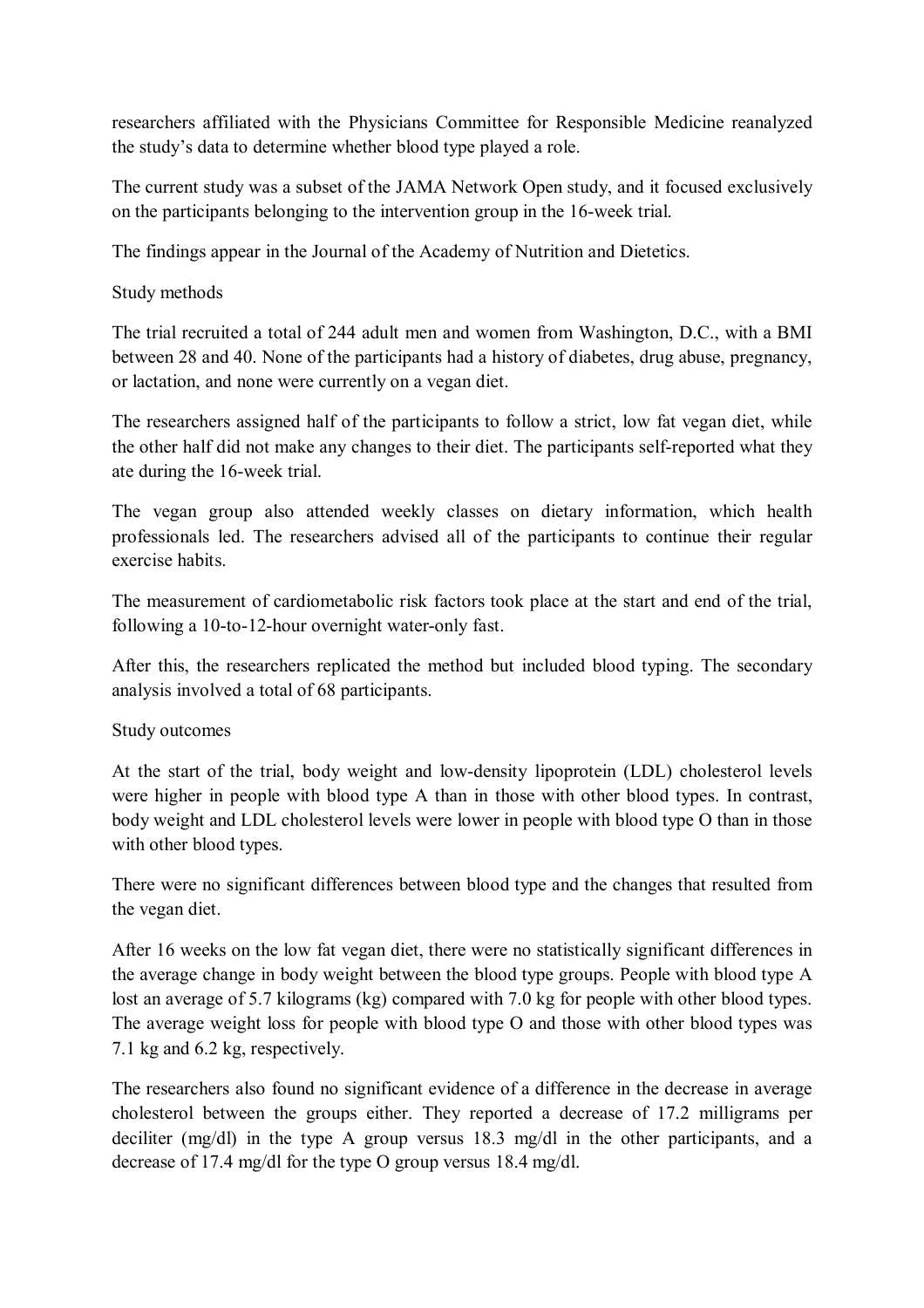"Although the intervention diet was similar to that recommended by D'Adamo [a proponent of the blood type diet] for individuals with blood type A and specifically recommended against for those with type O, there were no associations between these blood types and the outcomes of the dietary intervention," concluded the authors.

Study strengths and limitations

There were multiple strengths to the study, starting with ruling out possible confounders that could influence the results.

For instance, to exclude physical activity as a factor, participants maintained their regular exercise routine during the 16-week trial. Also, all participants started the trial simultaneously, which ruled out seasonal changes in diet.

According to the researchers, 16 weeks was a suitable time for participants to acclimate and adhere to the study. There was also a low drop-out rate.

The participants did not have access to ready-prepared meals but could prepare food at home or opt for take-out. This method made the findings more applicable to real-life conditions.

However, there were major limitations regarding representation.

Not as many participants with blood types AB and B were involved in the trial. As a result, the team had to combine blood groups. Also, participants in the study were health-conscious and may have been more motivated to adhere to a low fat vegan diet. Consequently, the participants may not be representative of the general population.

Takeaway: A lack of strong evidence

Overall, the researchers say that their data add to the current body of work consistently finding a lack of strong evidence for the blood type diet.

"These studies, like the present one, suggest that dietary changes, especially increased intake of fruits, vegetables, and grains, are beneficial not only to individuals with blood type A but also to all individuals regardless of blood type, and that there is no apparent value of limiting these healthful diet changes to a specific set of individuals based on ABO blood group."

Start a custom weight loss program

Noom helps you adopt healthy habits so you can lose weight and keep it off. Your program is customized to your goals and fitness needs. Just take a quick assessment and get started today.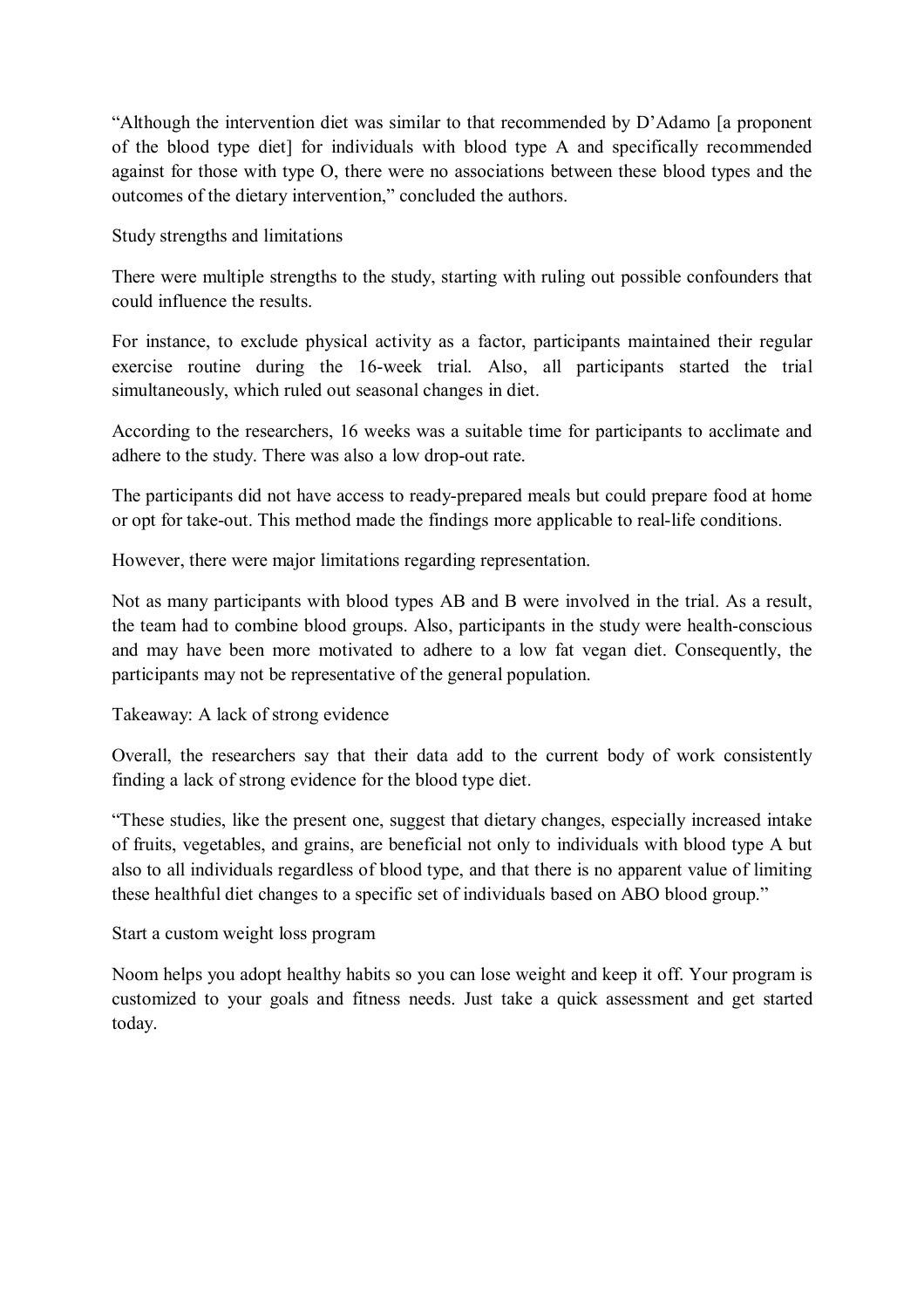#### **Child Health**

## **Concerning increase in infant health inequality over the past decade (Medical News Today: 20201214)**

https://www.medicalnewstoday.com/articles/concerning-increase-in-infant-health-inequalityover-the-past-decade#What-could-have-caused-this-reversal?

Researchers have found an increase in infant health inequality between educated, economically advantaged mothers and economically disadvantaged mothers without a high school degree. This suggests a reversal in the previous trend that indicated that the infant health inequity gap was narrowing.

Being born at full-term and having a healthy birth weight can be vital components in an infant's immediate and future health outcomes.

As Dr. Hitesh Deshmukh notes in an article in the journal Infectious Diseases in Children, "Babies who are born prematurely are at risk of cardiovascular disease and increased high blood pressure that can persist into adulthood."

Additional research in the B.E. Journal of Economic Analysis & Policy indicates that a low birth weight or preterm birth can lead to cognitive delays, behavioral issues, and a lower likelihood of attaining higher education and gainful employment.

In a new study, researchers Emily Rauscher, an associate professor of sociology, and David Enrique Rangel, an assistant professor of education — both of whom are from Brown University in Providence, RI — investigated trends in infant health inequality from 1989 to 2010 in the United States.

The team found data indicating a reversal of a pre-2010 infant health trend that showed that the health gap between infants born to married, highly educated white mothers and those born to unmarried Black mothers without a high school degree had steadily narrowed.

They recently published their findings in the journal Social Science  $\&$  Medicine – Population **Health** 

The study authors noticed a possible shift in trends while analyzing data on how a mother's education level impacts infant health, along with previous information on the impact of maternal race.

To investigate further, they examined 22 million U.S. births using administrative birth certificate data from 1989 to 2018. They identified gaps in infant health categorized by the mother's race, marital status, and educational level.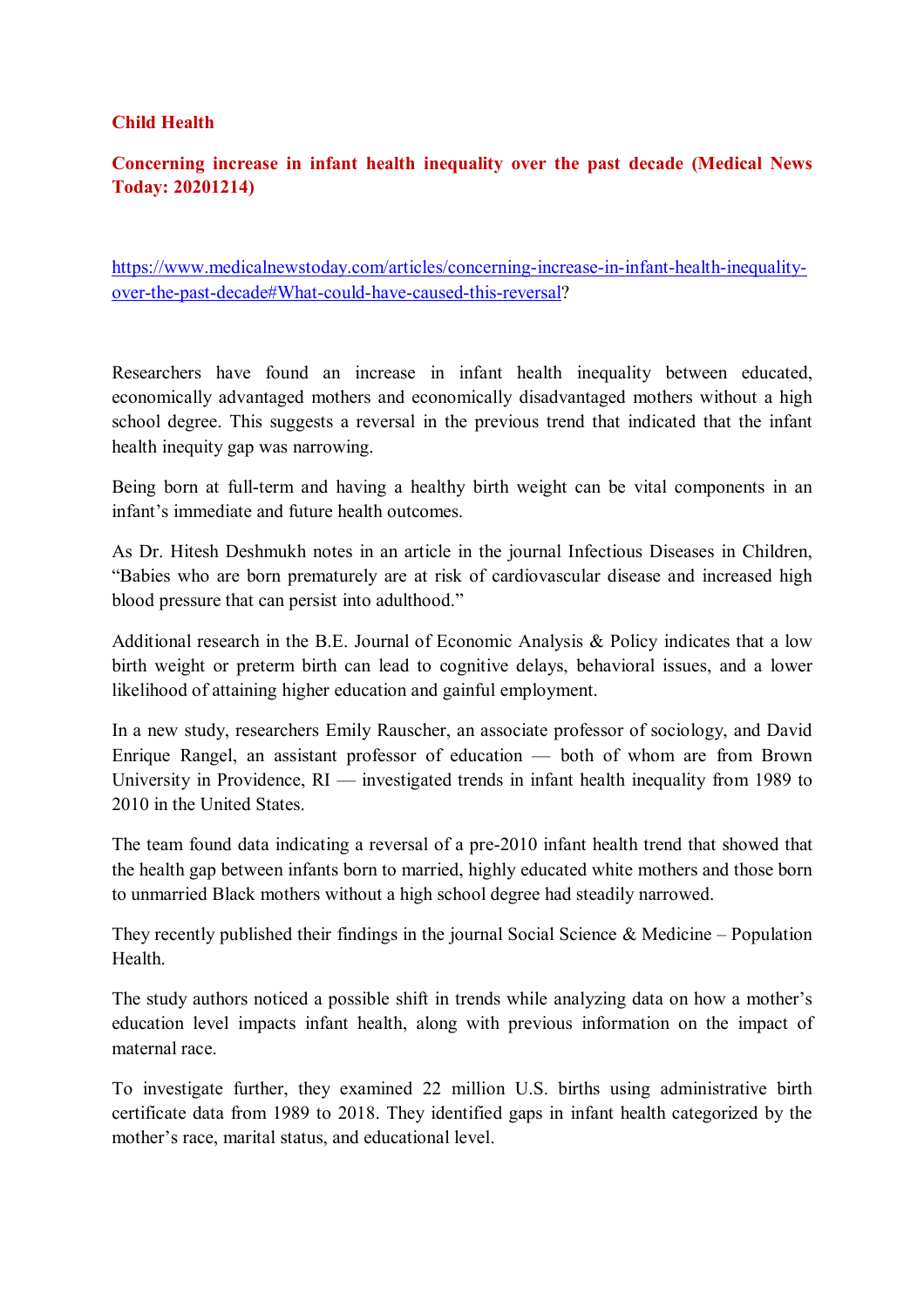The researchers also gathered data on infant health gaps between economically advantaged mothers and those who were the most financially disadvantaged.

After evaluating the information, the researchers found that after 2010, gaps in health between Black and white infants remained relatively stable. However, the health inequality gap increased between infants born to married and unmarried mothers and between infants born to college-educated mothers and those who did not have a high school degree.

The numbers reveal disparities

The research showed that among married mothers, the rate of preterm births declined after 2010 by 1.6%, after steadily increasing by 0.6% per decade before that year.

However, premature births in unmarried mothers had decreased by 0.7% per decade before 2010, then increased by 1.1% per decade after that year.

Among mothers without a high school degree, after 2010, low birth weight rates increased by 1.4% per decade, while very low birth weight rates increased by 0.2% in that same time frame. This was following a relatively stable rate in the previous 20 years.

In mothers with a college degree, the rate of infants born with a very low birth weight decreased by 0.1%, and the preterm birth rate decreased by 1.7% per decade after 2010. This is after slight increases in low birth weights and preterm births in the previous 2 decades.

The most noticeable difference in infant health status after 2010 was between infants born to white, married, and college-educated mothers and those born to Black, unmarried mothers without a high school degree.

"The fact that we found the steepest increase in inequality when we isolated for education level suggests to us that moms without a high school degree have become increasingly marginalized in American society."

— Emily Rauscher

The researchers explain that one limitation of their research was their inability to gather maternal income or financial status information. They also indicate the need to examine infant mortality rates for similar disparities.

What could have caused this reversal?

The investigators say that possible reasons for the adverse shift in infant health trends over the past 10 years may be economic, demographic, or political in nature.

Some other factors they note are limited access to affordable, nutritious food and exposure to harmful chemicals that may exist where economically disadvantaged mothers may reside.

Future research should investigate how the population of unmarried Black mothers without high school degrees has changed over time. "That could be because the population of Americans without a high school degree is becoming smaller and smaller — so as education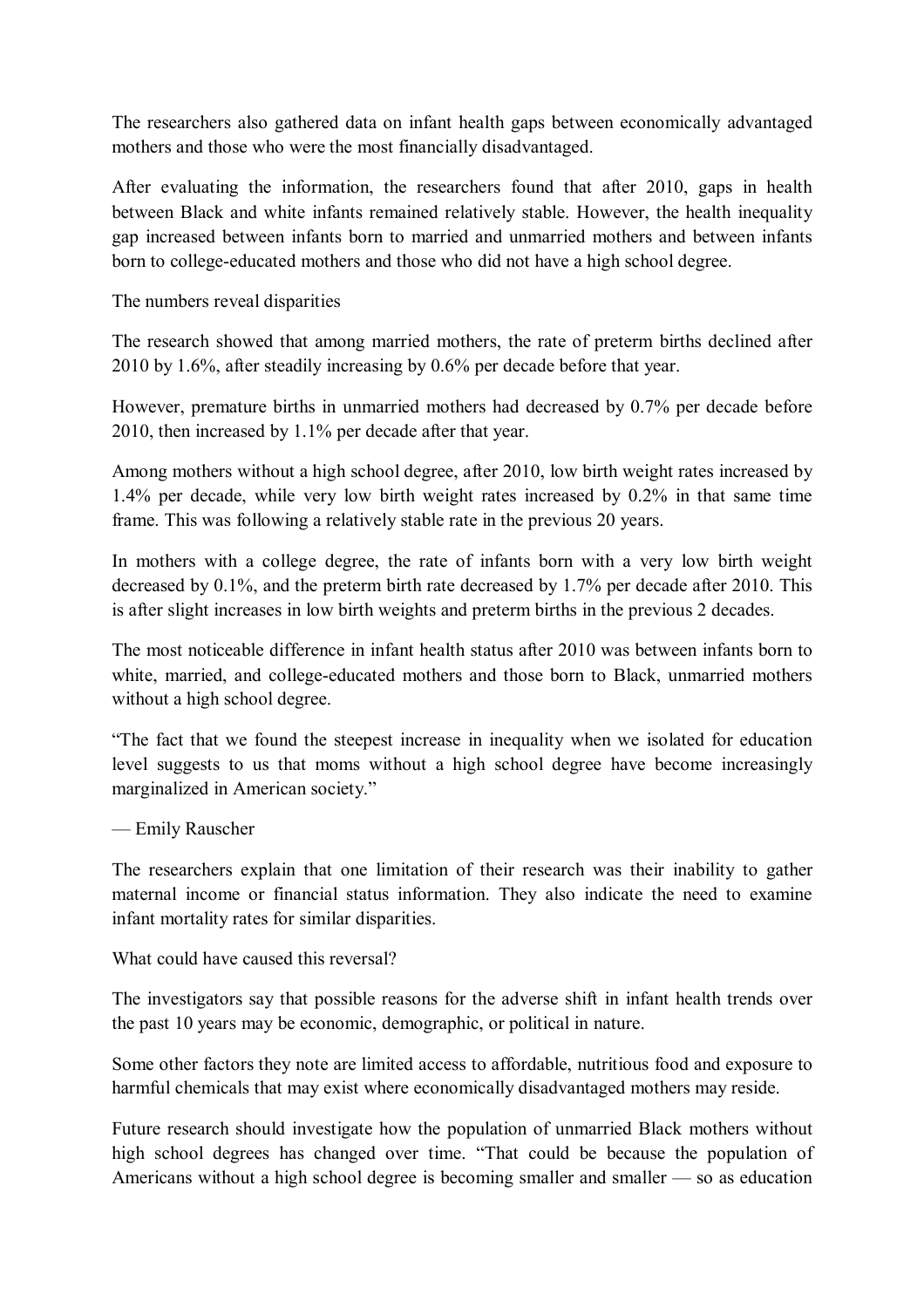levels rise, those with the lowest levels of education face more of a disadvantage in every respect," explains Rauscher.

As for solutions, she and Rangel suggest making positive policy changes that ensure that all expectant mothers receive appropriate healthcare in the first 6 weeks of pregnancy, providing academic support to those at risk, and implementing a universal basic income.

#### **Diabetes**

**Managing diabetes after incarceration: A difficult journey (Medical News Today: 20201214)** 

https://www.medicalnewstoday.com/articles/managing-diabetes-after-incarceration-adifficult-journey#7

Dr. Rodlescia Sneed is an assistant professor in the Division of Public Health at Michigan State University. Her work examines the health and well-being of economically vulnerable older adults, including those with a history of incarceration. In this Opinion piece, she explains why managing diabetes can be difficult for someone who has been incarcerated.

For the average adult, a diabetes diagnosis is life-changing. Managing diabetes involves a daily routine that shifts toward remembering to take medication, check blood sugar, and monitor carbohydrate intake.

Frequent trips to multiple doctors' offices become the norm, as regular foot checks, dental appointments, eye exams, and primary care visits are crucial for avoiding the complications of poorly managed disease.

Health inequities affect all of us differently. Visit our dedicated hub for an in-depth look at social disparities in health and what we can do to correct them.

These complications can include gum disease, cardiovascular problems, nerve damage, kidney failure, blindness, and even amputation. Individuals who receive an early diagnosis and manage the disease well can expect to live as long as those without diabetes, but research has linked poor disease management to reduced life expectancy of up to 8 years.

For someone reentering society after being in prison, managing diabetes can be quite difficult. In the United States, more than 2 million people are incarcerated in jails and prisons on a given day, and nearly 5% of them have diabetes.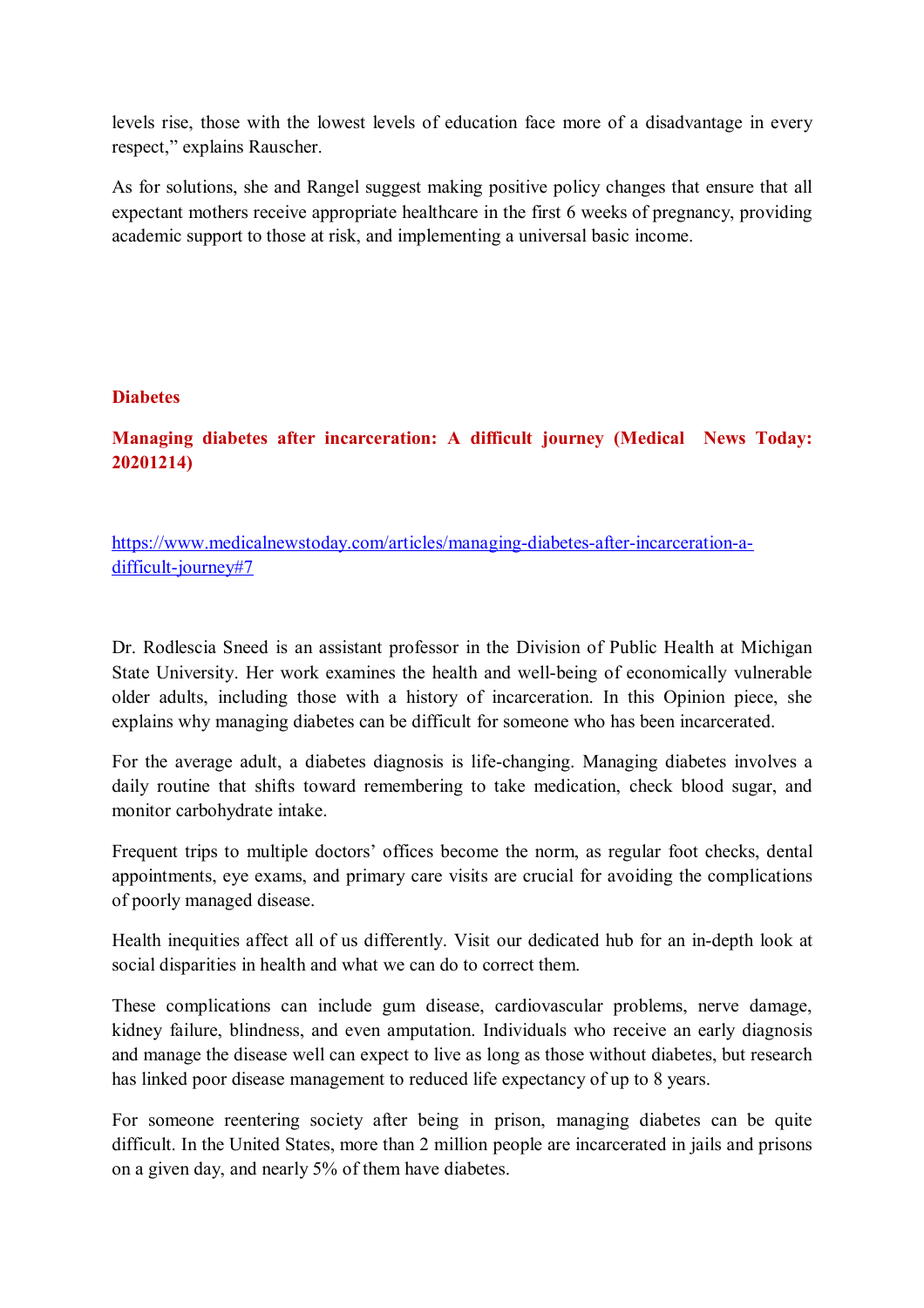These individuals typically do not serve life sentences; rather, 95% eventually return to community settings that may not readily embrace them or their medical needs.

For example, taking medication every day requires having a safe place to live and store medications. This is not a given for formerly incarcerated people, many of whom often struggle simply to find a place to live.

In the U.S., individuals who have been inmates in jails or prisons just once are seven times more likely to experience homelessness than the general population. Meanwhile, those who have been incarcerated two or more times are 13 times more likely than other people to lack housing.

Individuals with a criminal history face numerous collateral consequences of conviction legal restrictions that disqualify them from accessing a range of resources and opportunities upon release.

Unemployment is a major concern for people with a criminal history. According to the Prison Policy Initiative, individuals with a criminal history are nearly five times more likely to be unemployed than the general population.

Many employment sectors bar those with a criminal history, limiting their ability to earn the money necessary to afford adequate housing. Those who turn to low-income housing programs often face being denied access, as many public housing programs have strict eligibility criteria that exclude individuals with a criminal history.

This is true even for older adults. Many low-income senior housing assistance programs deny access to individuals with recent criminal convictions and permanently ban those with a history of criminal sexual conduct, even if the crime occurred decades earlier.

Proper management of a chronic health condition such as diabetes is a low priority for survival when a person is struggling simply to find a safe place to sleep at night.

Additionally, food insecurity complicates diabetes management for formerly incarcerated adults. Access to adequate quantities of nutritious food is crucial for effective diabetes management.

A diabetes-friendly diet restricts carbohydrate intake, as carbohydrate-rich foods often raise blood glucose levels higher and faster than foods rich in protein and fiber.

Formerly incarcerated individuals, however, often report great difficulty in accessing healthful foods. Estimates of food insecurity among formerly incarcerated individuals returning to community settings are as high as 91%.

Among the many collateral consequences of criminal conviction in the U.S. are limitations on the receipt of federal supplemental nutrition assistance program benefits (i.e., SNAP or food stamps) for individuals convicted of certain criminal offenses.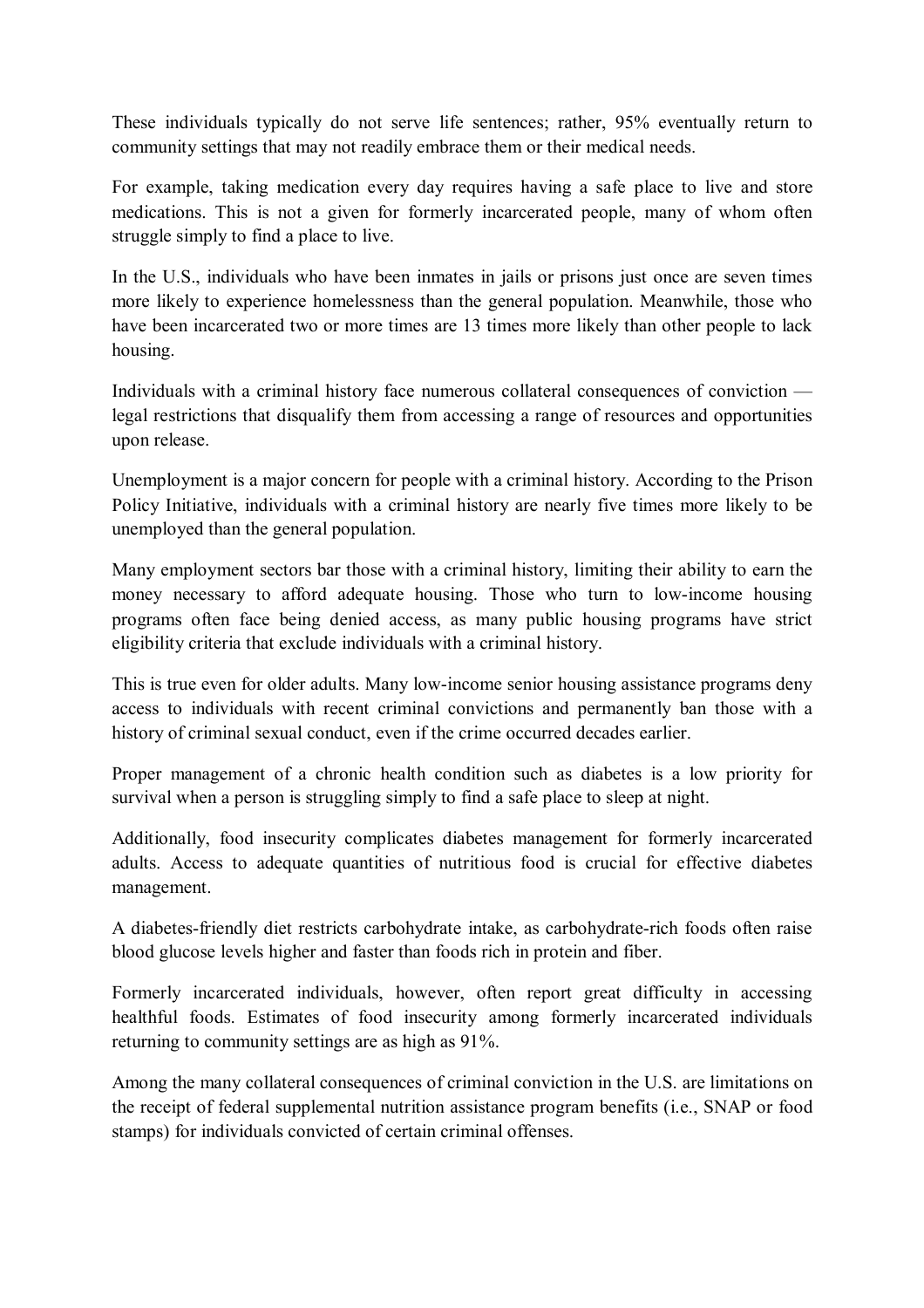While most states have eliminated lifetime bans on food assistance, more than 30 states still place some restrictions on food assistance for individuals with felony drug convictions.

Faced with an inability to afford nutritious foods, food-insecure individuals often turn to cheap, high calorie foods, which can lead to weight gain, poor blood glucose control, and an increased risk of diabetes-related health complications.

Likewise, poor healthcare access and utilization negatively affect diabetes management among formerly incarcerated adults. Access to affordable health insurance is crucial for disease management, as the self-management of diabetes requires visits to primary care doctors and specialists; the ongoing use of medication, such as insulin and oral medications; and daily use of testing supplies, including glucose test strips and glucose meters.

Uninsured adults with diabetes engage in fewer preventive healthcare activities than their insured counterparts, including less daily blood glucose monitoring, reduced participation in diabetes education classes, and fewer foot and eye exams.

Historically, a lack of health insurance has been a significant barrier to healthcare access for formerly incarcerated individuals. Given the difficulties of finding employment after incarceration, employer-based health insurance is typically not an option.

Traditionally, Medicaid coverage has been limited to pregnant women, parents with a low income, and those under the age of 65 with disabilities. Notably, this does not include men (who make up about 93% of the U.S. state and federal prison population), unless they care for minor children or have disabilities.

At the end of their sentence, individuals with diabetes may have trouble obtaining health insurance, depending on where they live. Since the Affordable Care Act of 2010, 39 U.S. states (including the District of Columbia) have expanded Medicaid to include all adults with a low income, regardless of gender, disability, or parenting status.

However, 12 states have not expanded their Medicaid programs. Thus, adults with diabetes and a low income living in non-expansion states are likely to be uninsured. Notably, the states without Medicaid expansion are located primarily in the Southeast region of the U.S., where rates of both diabetes and incarceration are the highest in the country.

Given the barriers that formerly incarcerated individuals face, ensuring adequate diabetes management in this population will require a host of system-level changes. Providing widespread access to health insurance for individuals with diabetes and a low income is crucial.

Without it, formerly incarcerated adults with diabetes will forego necessary medical care simply because they cannot afford it. This lack of treatment will only increase their risk of adverse disease-related complications.

The benefits of Medicaid expansion have been well-documented — if all remaining states fully implemented Medicaid expansion, nearly 4 million people would gain health insurance,